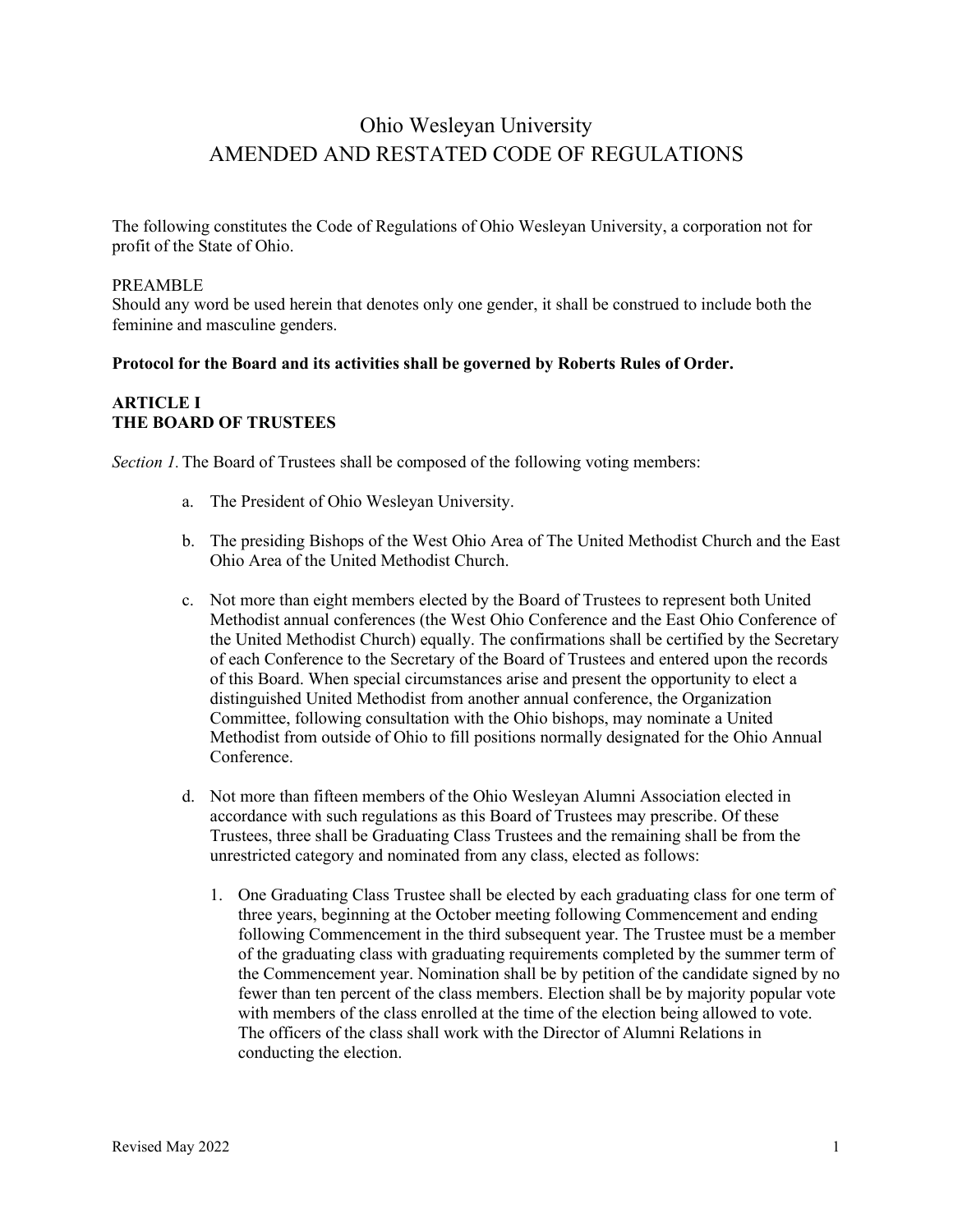- 2. Alumni Trustees shall be elected each year by the Ohio Wesleyan Alumni Association in a simultaneous but separate election Members of all classes are eligible to vote in these elections. Nomination and election procedures shall be established by the Alumni Board of Directors, provided that the President of the University and the Chairperson of the Organization Committee of the Board of Trustees shall participate, without vote, in the nominating process. The results of the election of such Trustees shall be certified by the proper officials of the Alumni Association to the Secretary of the Board of Trustees and entered upon the records of this Board. The terms of such Trustees shall begin upon such certification and with the administration of the qualifying oath of each Trustee and end upon certification of the election of their successors in the third succeeding year. Alumni Trustees are eligible to serve two three-year terms.
- e. Not more than twenty Trustees-at-Large elected by the Board of Trustees, each by a majority vote for a term beginning with the administration of the qualifying oath of each such Trustee and ending at the close of the annual meeting in the third subsequent year. These Trustees shall be elected on nomination by the Organization Committee, with opportunity for additional nominations from the floor.
- f. The Chairperson and Vice-Chairperson are exempt from the numerical limitations on the number of Trustees contained in Sections 1 c, d, and e above.
- *Section 2.* Vacancies may occur through death, disability, resignation, removal, or failure to elect. Whenever any Trustee shall be absent from three successive meetings of the Board without good cause assigned at the fourth, or whenever a majority of all the Trustees shall declare any one of their body incompetent, the Board shall declare such person's seat vacant. All vacancies in the Alumni Trusteeships and Conference Trusteeships shall be filled for the unexpired term. Vacancies in the Conference Trusteeships shall be filled in accordance with the regulations prescribed by this Board. Vacancies in Alumni Trusteeships shall be appointed by the Alumni Association Board of Directors in accordance with the regulations prescribed by this Board. Vacancies among the Trustees-at-Large shall be filled by election of the Board of Trustees. No Trustee, other than the Chairperson of the Board, Vice-Chairperson of the Board, and Chairs, Co-chairs, or Vice Chairs of a Capital Campaign, while serving as such, shall be elected for more than three successive full terms by the Conference or the Board of Trustees. Except as provided above, the Alumni Association Trustees shall be elected for not more than two successive terms, with Graduating Class Trustees eligible to serve only one three-year term.
- *Section 3.*The Board of Trustees shall have the right and authority at any time, and from time to time, to elect Life Trustees, who shall have the right to attend all meetings of the Board and serve on all committees, with the right to participate in all discussions in meetings of the Board and any committees on which they are serving, but with no right to vote or to make motions unless such Life Trustee is Chairperson of a committee, in which case the Life Trustee shall have the same right to vote and make motions as voting members of the Board. The election of Life Trustees shall be limited to those persons who have served faithfully and with distinction as Trustees. Each former Chairperson of the Board who becomes ineligible for re-election to the Board by any of the three electing constituencies as provided in Section 2 above shall thereupon become a Life Trustee. A Life Trustee nomination will be considered only after the member has been off the Board of Trustees for one year. The exception would be for the Chairperson of the Board of Trustees who has served two terms and is automatically appointed a Life Trustee.
- *Section 4.*Volunteer chairs or presidents as designated by the Board shall each have the right to attend meetings of the full Board of Trustees, subject to the provisions of Article III, Section 3, with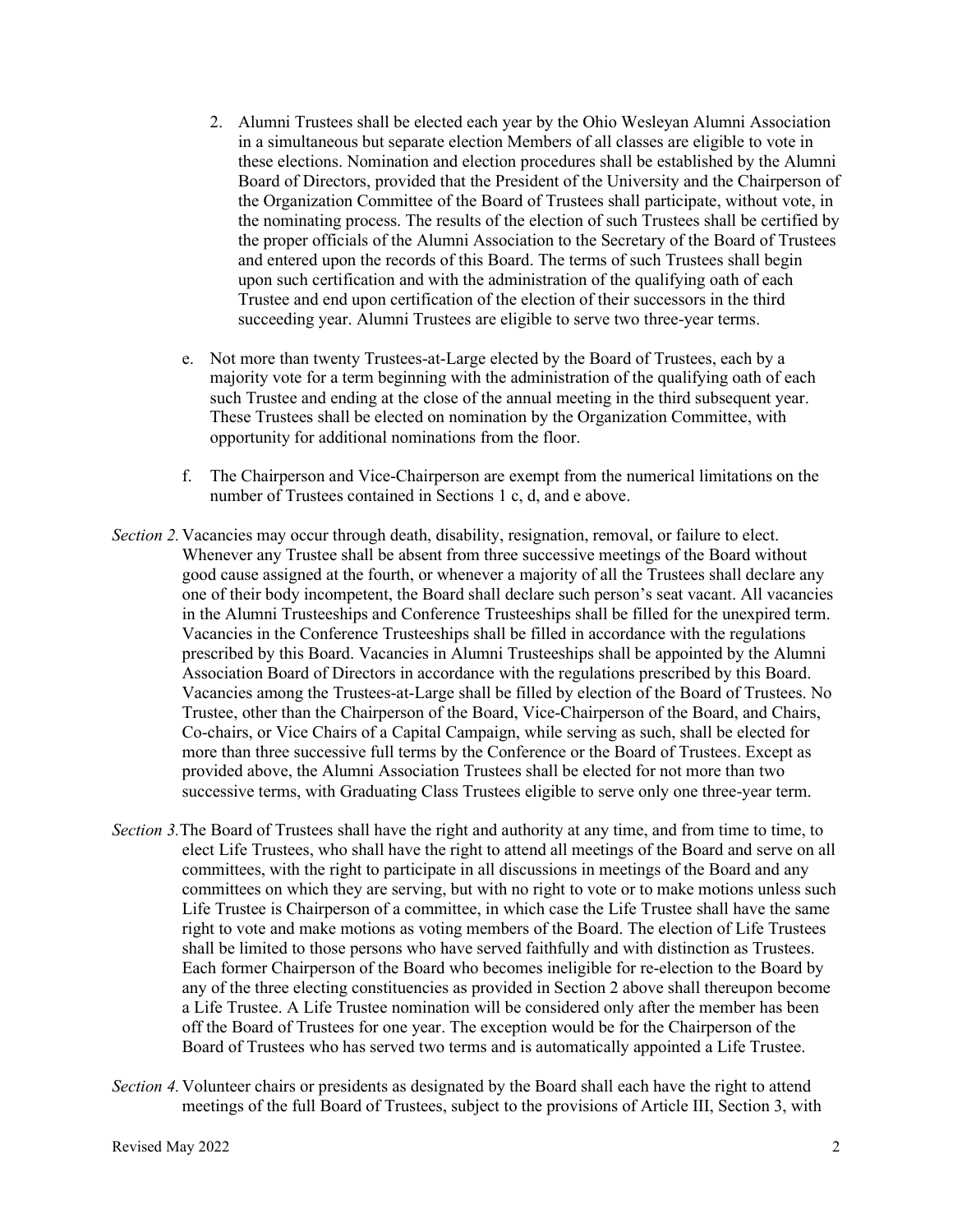the right in allmeetings to participate in any or all discussions and to submit any matters for consideration, but without the privilege of voting or proposing motions.

*Section 5.*The Chairperson and the Vice-Chairperson of the Faculty Committee on University Governance shall attend meetings of the Executive Committee of the Board of Trustees, subject to the provisions of Article VI, Section 2.f., and the Faculty Committee on University Governance shall attend meetings of the full Board of Trustees, subject to the provisions of Article III, Section 3, with the right in all meetings to participate in any or all discussions and to submit any matters for consideration, but without the privilege of voting or proposing motions.

#### **ARTICLE II RESPONSIBILITIES OF THE BOARD OF TRUSTEES**

- *Section 1.*The responsibilities of the Board of Trustees shall be those that are traditionally the responsibilities of a University Board of Trustees and shall include, but not be limited to, the following: to hold and manage all the property, endowments, and funds of the University; to elect a President of the University, who shall act as the Executive Officer of the Board of Trustees; to grant degrees to those who meet the requirements of the University; to promote the general interests of the University; to establish policies generally to govern the operation and management of the University; and to review the courses of instruction and approve the appointments, changes in rank, and compensation of all members of the University Faculty and Staff.
- *Section 2.*In the discharge of its responsibilities, the Board of Trustees may delegate such functions and powers as it considers appropriate to the President of the University and through the President to subordinate administrative officers and the Faculty. The Board may rescind such delegations whenever in its judgment circumstances require such action.
- *Section 3.*The policies established or approved by the Board of Trustees shall be administered by the President or by the administrative officers under the President's supervision.
- *Section 4.*It is the policy of this University to avoid any conflicts of interest on the part of a member of its Board of Trustees and all its committees (including subcommittees, joint committees and ad hoc committees), and to effectuate that policy:
	- a. A member of the Board of Trustees or its committees shall be considered to have a conflict of interest if (1) such person has existing or potential financial or other interests that impair or might reasonably appear to impair such member's independent, unbiased judgment in the discharge of his or her responsibilities to the University, or (2) such person is aware that a member of his or her family, or any organization in which such person (or member of his or her family) is an officer, director, employee, member, partner, Trustee, or controlling stockholder, has such existing or potential financial or other interests. For the purposes of this provision, a family member is defined as a spouse, parents, siblings, children and any other relative if the latter resides in the same household as the Trustee or committee member.
	- b. Any possible conflict of interest on the part of any member of the Board of Trustees or its committees shall be disclosed to the other members of the Board and made a matter of record annually and also when the interest becomes a matter of Board action. Disclosure shall be made through such procedures as the Executive Committee of the Board may from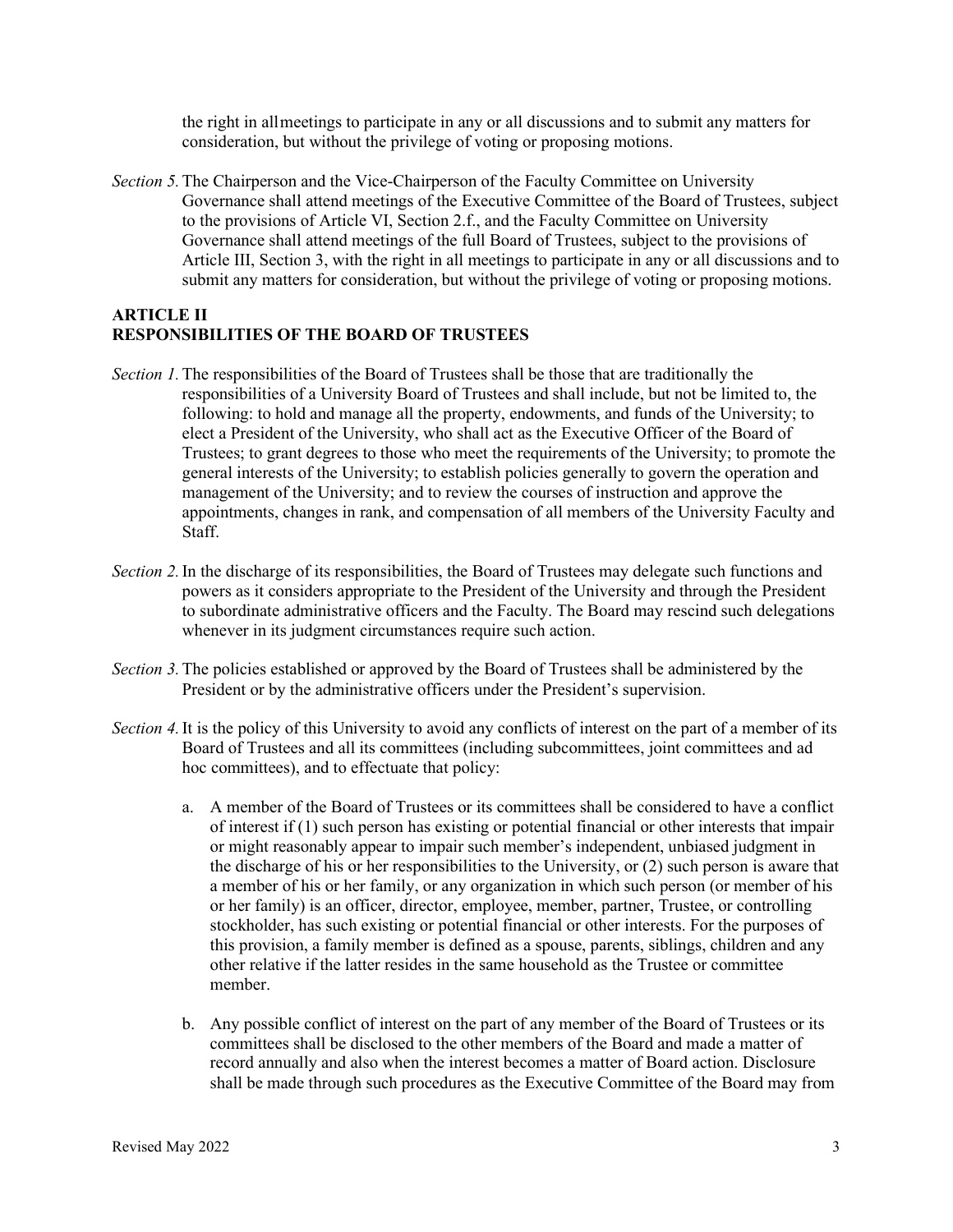time to time require, and that committee shall determine the sufficiency and effect of the disclosures.

- c. Any member of the Board of Trustees or its committees having a possible conflict of interest on any matter shall not vote or use personal influence on the matter and shall not be counted in determining the quorum for the meeting, even when permitted by law, either in a meeting of the Board or of its committees. The minutes of the meeting shall reflect that a disclosure was made, the abstention from voting, and the situation in regard to the quorum.
- d. The foregoing requirements shall not be construed to prevent the member of the Board or committee involved from briefly stating his or her position in the matter, nor from answering pertinent questions of other Board or committee members, since this knowledge may be of great assistance to them.
- e. Any new member of the Board or committee will be informed of this policy upon becoming a member by providing such person a copy of this Article II, Section 4, and that person shall thereupon complete the required disclosure statement.

# **ARTICLE III MEETINGS OF THE BOARD OF TRUSTEES**

- *Section 1.* In the spring of each year, unless another location is determined, the annual meeting of the Board of Trustees shall be held in Delaware, Ohio. At least thirty days' notice shall be given of any annual meeting. Special meetings may be held at such times and places and upon such notice as may be determined by the Board or the Executive Committee. At least ten days' notice shall be given of all special meetings.
- *Section 2.*Eleven members of the Board of Trustees shall constitute a quorum to do business. Life Trustees shall not be counted in determining a quorum.
- *Section 3.*By a majority of those present, the Board may at any time during any meeting thereof go into executive session and exclude all persons except members of the Board of Trustees and Life Trustees.

# **ARTICLE IV OFFICERS AND ELECTION OF OFFICERS OF THE BOARD OF TRUSTEES**

*Section 1*. The officers of the Board of Trustees shall be a Chairperson, a Vice-Chairperson, a Secretary, an Assistant Secretary, and a Treasurer. In addition to the Vice-Chairperson referenced in the preceding sentence, who may be referred to as the "First Vice-Chairperson," the Board has the authority to elect, from time to time on an ad hoc basis, a Second Vice-Chairperson for special assignments at the direction of the Chairperson. The Chairperson is the same officer designated in the Charter of Ohio Wesleyan as "President," and whenever it is deemed necessary or proper for the Chairperson to use said title of President or to sign or execute any documents under such title, the Chairperson may use the designation of President of the Board of Trustees of Ohio Wesleyan University. Any document signed or executed by the Chairperson shall have the same legal effect as if signed or executed under the title of President of the Board of Trustees of Ohio Wesleyan University.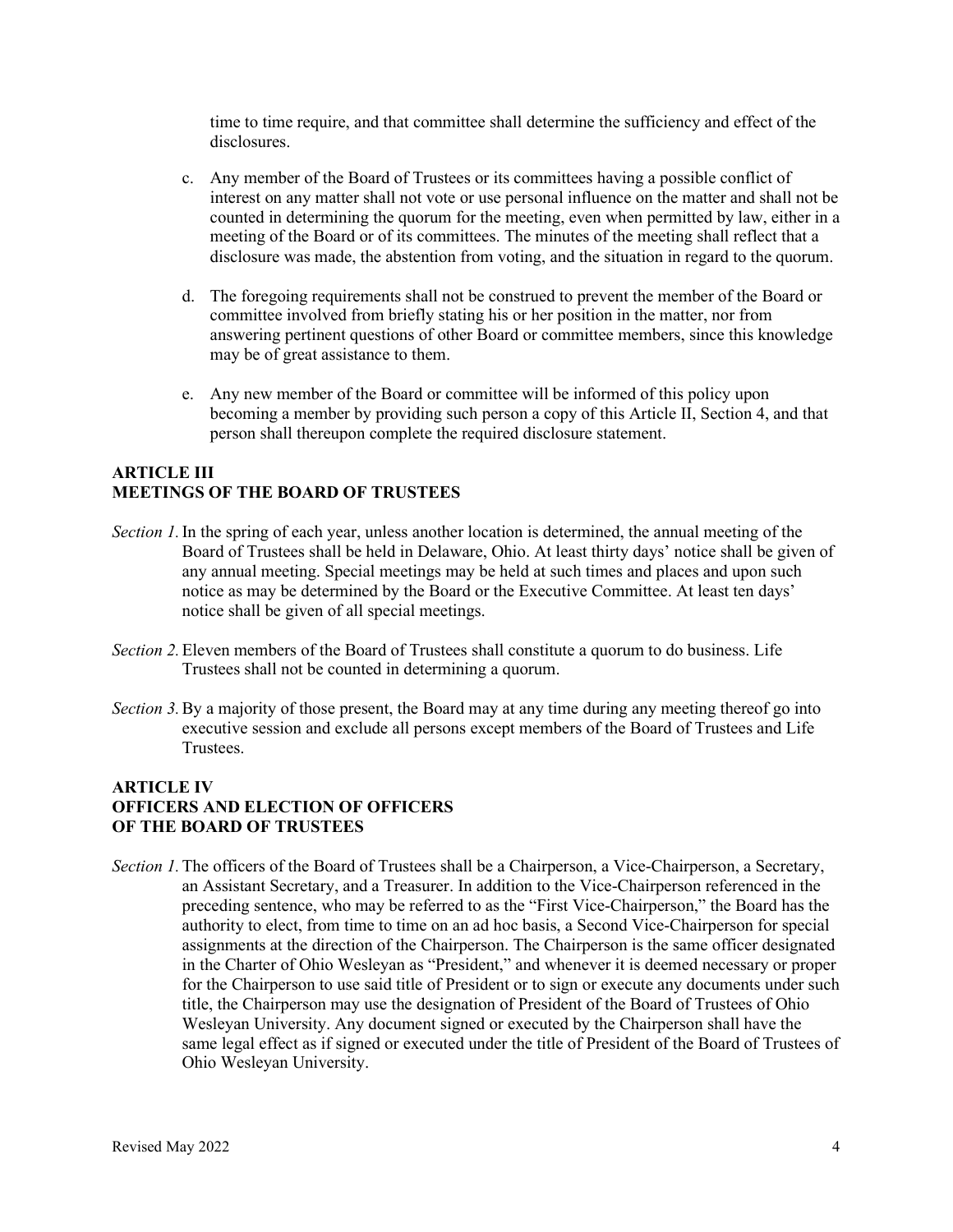- *Section 2.*Officers of the Board of Trustees shall be elected at the annual meeting of the Board. All officers other than the Chairperson shall be elected for a one-year term. All officers shall continue in office until their successors shall be elected and shall accept office.
- *Section 3.*The Chairperson of the Board of Trustees shall be elected for a term of three years. The Chairperson of the Board shall not be eligible for election for more than one term.
- *Section 4.*Vacancy in an office may occur through death, disability, resignation, removal, or failure to elect. The Executive Committee is authorized to fill any such vacancy for the unexpired term, by appointment at a meeting thereof, whenever, in the opinion of the Committee, the interests of the University might be prejudiced by failure to fill such vacancy until the next succeeding meeting of the Board of Trustees. At any meeting thereof, the Board may fill any such vacancy then existing.

# **ARTICLE V DUTIES OF OFFICERS OF THE BOARD OF TRUSTEES**

#### *Section 1.*

- a. The Chairperson of the Board, or if absent, the Vice-Chairperson, or in the absence of both of them, a member of the Board to be chosen as chairperson for the time being, shall preside at all meetings of the Board. The Chairperson shall perform all duties herein prescribed and such other duties as usually do, or should, pertain to that office. The Vice-Chairperson shall perform the duties of the Chairperson in such person's absence or disability. Any duty the Chairperson or the Vice-Chairperson should perform as herein prescribed, which requires attention, and which, in the absence or disability of the Chairperson and the Vice-Chairperson, cannot wait without detriment, shall be performed by the President of the University.
- b. The Chairperson of the Board shall have authority to execute in the name and on behalf of the corporation, this Board, and the University all deeds, conveyances, leases, powers of attorney, annuity contracts, life income contracts, building contracts, and any other written instrument necessary or proper. The Chairperson may transfer this authority or any other authority given such person by the Code of Regulations to the Vice-Chairperson of this Board or to the Treasurer of this Board, but the transfer must be in writing. All such transfers shall be filed and kept by the Secretary of the Board.

#### *Section 2.*

- a. The Secretary of the Board shall keep the office of the Secretary at the University in Delaware, Ohio, and shall keep full and complete minutes of the proceedings of the Board of Trustees, which, after approval, shall be entered in a suitable book provided for that purpose. The book of record shall be safely and securely kept, when not in actual use, in a fireproof safe, and the Secretary shall never permit the same to be taken from such person's custody. In the absence or disability of the Secretary, and until and unless the Board otherwise provides, the Assistant Secretary shall perform the duties of this office.
- b. The Seal of the Corporation shall be kept in the custody of the Secretary of this Board at the University. It shall be affixed by the Secretary of this Board. In the absence or disability of the Secretary it may be affixed by the Assistant Secretary of this Board, and in the absence or disability of the Assistant Secretary, then by the Treasurer.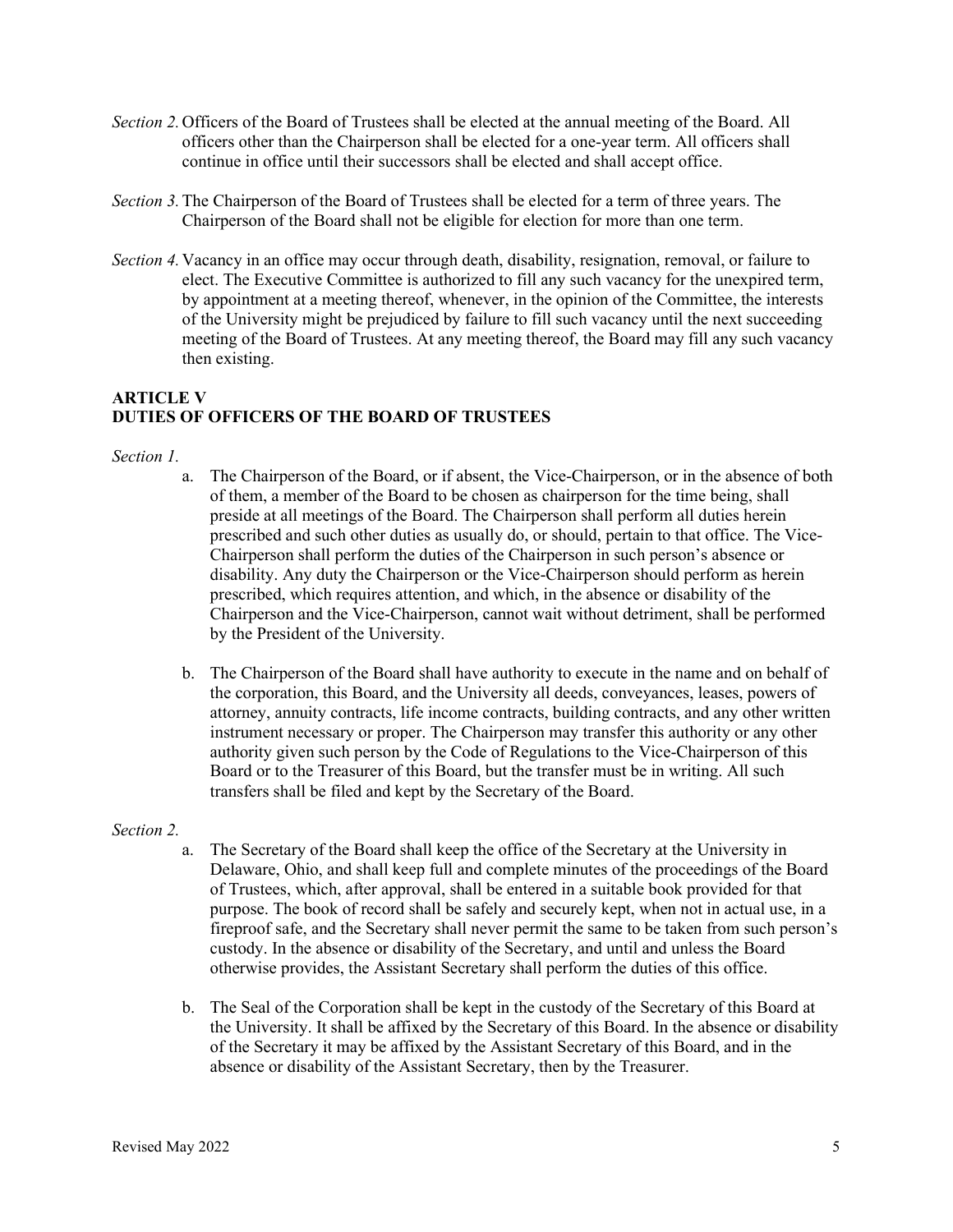- c. Any certificate of authority that is either necessary or convenient in the business of the University, whether such authority arises from the Code of Regulations, from action of this Board, from motion by a standing committee, from an officer of this Board, or from any combination of the same may be made and delivered by the Secretary of this Board and may include quotations from any minutes or the substance of such minutes. In any instances where minutes are involved that are not kept by the Secretary of this Board, the Secretary is authorized to inspect the same, or to call for copies or for a certificate of action, and base the Secretary's certificate thereon. Any and every such certificate according thereto from said Secretary (or, if absent or disabled, by the Assistant Secretary) shall bind this Board as to the facts stated therein.
- *Section 3.*The Treasurer shall be solely responsible to the Board of Trustees and shall perform such duties as are traditionally the responsibility of the treasurer of a Board of Trustees excepting those hereinafter delegated to any other officer of the University. The Treasurer shall give bond in such sum and with such security as shall be approved by the Executive Committee.
- *Section 4.*Every officer shall hold office until a successor shall be chosen and qualified, and the Board may at any time remove any officer or faculty member for cause, upon notice, and upon hearing, if hearing be desired or required.
- *Section 5.*Unless otherwise provided by action of this Board, the Chairperson of this Board and the Treasurer may employ and retain an attorney or attorneys for the University. To any attorney so employed, the Treasurer is authorized to entrust the custody of securities, title papers or other valuables required in University business in which such attorney is engaged, taking, however, in each case, the attorney's receipt therefore, and not permitting unreasonable detention of the same. Instead of originals, copies thereof shall be furnished whenever they will serve the purpose.

# **ARTICLE VI COMMITTEES OF THE BOARD OF TRUSTEES**

- *Section 1.*The Standing Committees of the Board of Trustees shall be:
	- a. Executive Committee
	- B. Organization Committee
	- C. Finance and Operations Committee
	- D. University Advancement Committee
	- E. Academic Affairs Committee
	- F. Student Affairs Committee
	- G. Enrollment and Marketing Committee
	- H. Diversity, Equity and Inclusion Committee
	- I. Athletics Liaison Committee

# *Section 2.*EXECUTIVE COMMITTEE

a. Membership

The Executive Committee shall consist of the Chairperson of the Board (Committee Chairperson), the Vice-Chairperson of the Board (Committee Vice-Chairperson), the immediate past Chairperson of the Board, the President of the University, the presiding Bishops of the United Methodist Church of Ohio, the chairpersons of Standing Committees C, D, E, F, G, H & I of the Board, and at least two members of the Board appointed by the Organization Committee. The selection of those members who are committee chairpersons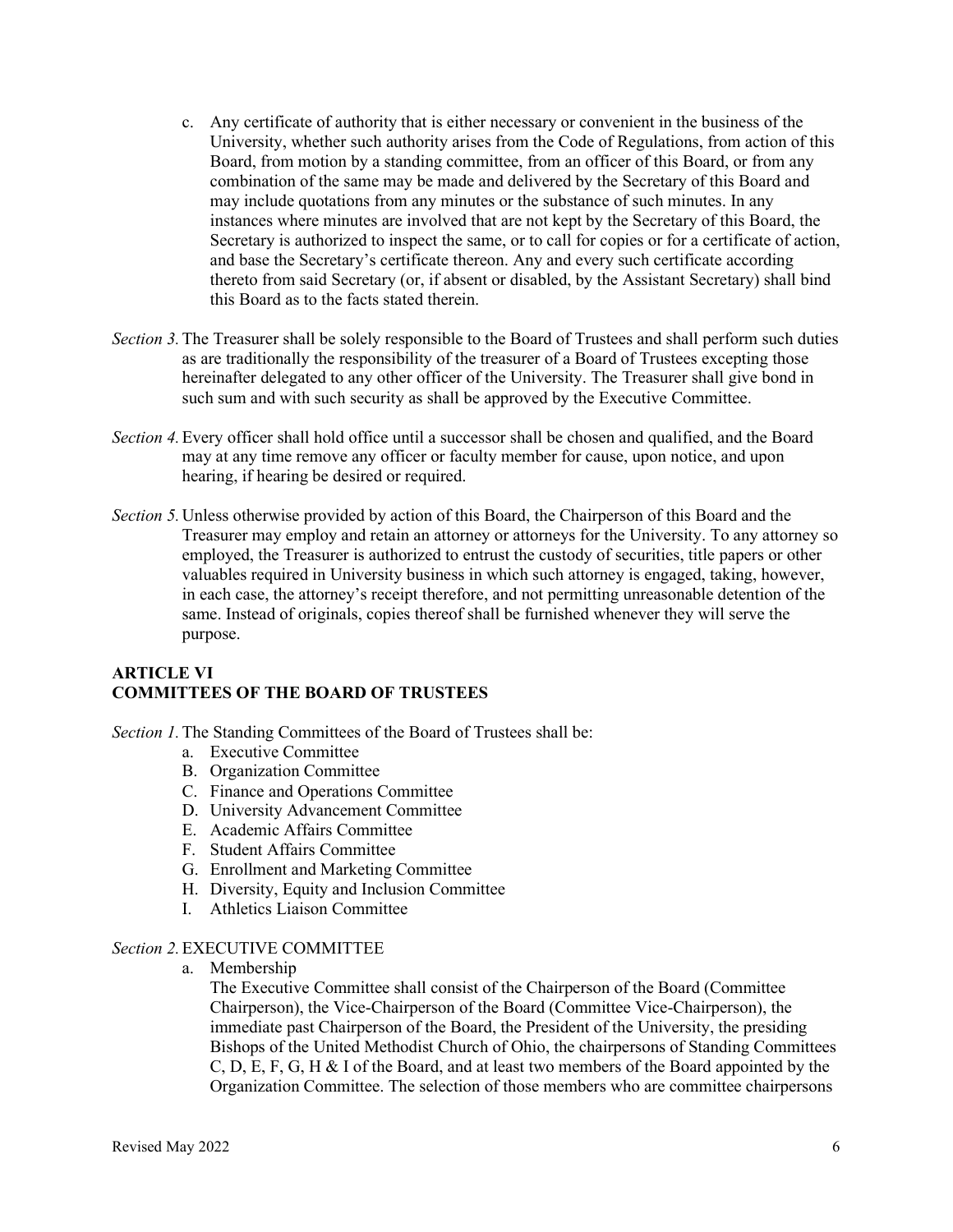and those who are appointed by the Organization Committee shall be subject to ratification by the Board.

b. Invited Participants

The following persons shall be invited to attend Executive Committee meetings with voice but without vote: Chairperson and Vice-Chairperson of the Faculty Committee on Governance, administrative personnel and volunteer leadership as invited by the President of the University, and Secretary to the Board, who shall serve as Secretary of the Executive Committee.

c. Term of Office

Executive Committee members shall be appointed by the Organization Committee normally for a one-year term. Retiring members are eligible for reappointment.

d. Quorum

Six voting members shall constitute a quorum for conducting official business of the Executive Committee.

e. Meetings

Regular meetings of the Executive Committee shall be held three times annually at times to be fixed by the Committee. The Committee shall determine the dates of its regular meetings and shall notify members by mail, fax or e-mail at their last known address at least seven days in advance of the meeting. Special meetings may be called by the Chairperson of the Board, by the Vice-Chairperson, by the President of the University, or by any four other members of the Executive Committee. Such meetings may be called by e-mail, fax, or telephonic notice when longer notice cannot be given, and may be called summarily upon announcement at a regular or special meeting of the Board.

f. Responsibilities

The Executive Committee shall act in all respects for the Board of Trustees in the intervals between the meetings of the Board. It shall receive reports from all committees of the Board, the President, and the University Treasurer, and thus keep in constant touch with the affairs and general financial status of the University and the operation of the budget of the University. It shall have general supervision of such work of the University as is appropriate to the Board itself and may take such action with respect to the officers, committees, and activities of the Board and of the University as are necessary, except that it may not elect or remove the President of the University or elect members of the Board of Trustees. The Executive Committee may adopt, change from time to time, and enforce rules of procedure for the dispatch of its business. It may call a special meeting of the Board. It shall lay before the Board at its next meeting accurate minutes of all actions taken by the Executive Committee since the immediately preceding meeting of the Board and shall mail to all Trustees copies of all minutes as soon as possible after each meeting of the Executive Committee.

# *Section 3.* OTHER STANDING COMMITTEES

a. Selection of Members

Organization Committee – Members of the Organization Committee shall be appointed by the Chairperson of the Board, Vice-Chairperson of the Board and the President of the University.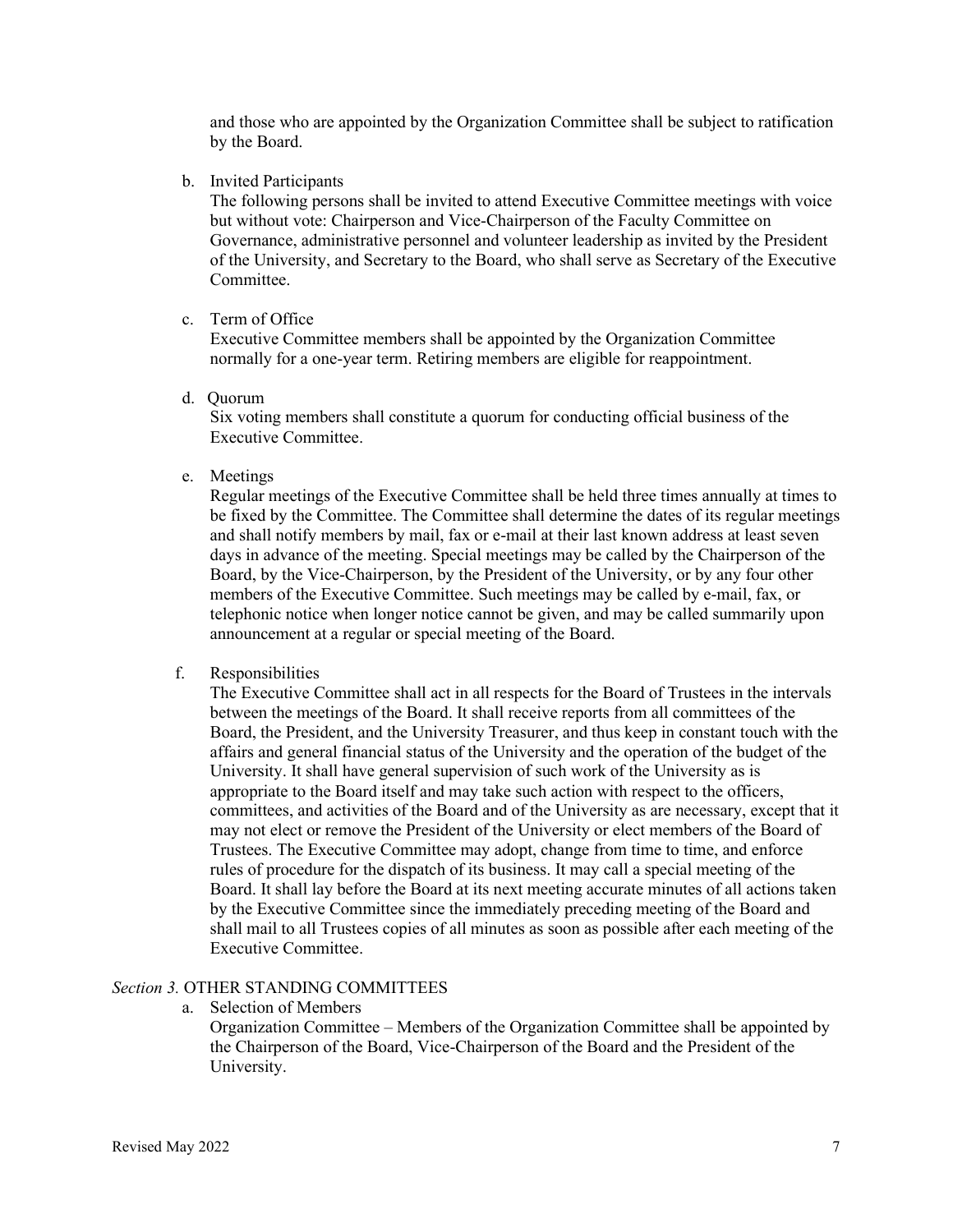All other Standing Committees – Trustee members of all other standing committees shall be appointed by the Organization Committee.

b. Terms of Office

Normally, committee assignments shall be for a period of one year. Retiring members are eligible for reappointment. A vacancy occurring by reason of death, incapacity, expiration of membership on the Board, or resignation prior to completion of the term of service on a committee shall be filled for the unexpired portion of the term by appointment by the Chairperson of the Board in consultation with the President of the University.

c. Chairpersons

Organization Committee – The Vice-Chairperson of the Board shall serve as chairperson. All other Standing Committees – Committee Chairpersons shall be chosen by the Chairperson of the Board in consultation with the Chairperson of the Organization Committee and the President of the University.

d. Ex-Officio Members

The Chairperson and Vice-Chairperson of the Board and the President of the University are ex officio members of all standing committees of the Board, of subcommittees of the standing committees and of ad hoc committees of the Board.

e. Meetings

Regular meetings of standing committees shall be scheduled at least three times each year, except where otherwise provided, at times to be fixed by each committee, and usually are held at the time of the full Board meeting. Each committee shall determine the dates of its regular meetings and shall notify members by mail, fax, telephone or e-mail at their last known address at least seven days in advance of the meeting. Special meetings may be called by the Chairperson of the Board, by the Vice-Chairperson, by the President of the University, or by the Chairperson of the Committee. Such meetings may be called upon by e-mail, fax, or telephonic notice when longer notice cannot be given by the Chairperson of the Committee, and may be called summarily upon announcement at a regular or special meeting of the Board.

f. Life Trustees

Life Trustees may be appointed by the Chairperson of the Board to serve on any committees of the Board except the Executive Committee unless serving as a committee chair, provided, however, that all such appointments shall be for a one-year term. Such Trustees so appointed shall have full right to discuss all matters before the committee but shall have no right to vote or make motions unless such Trustee is serving as chairperson of a committee.

g. All Standing Committees

All standing committees shall report directly to the Board of Trustees.

h. Quorums

Except for the Executive Committee and the Audit Committee, three voting members shall constitute a quorum for conducting official business of the other standing committees.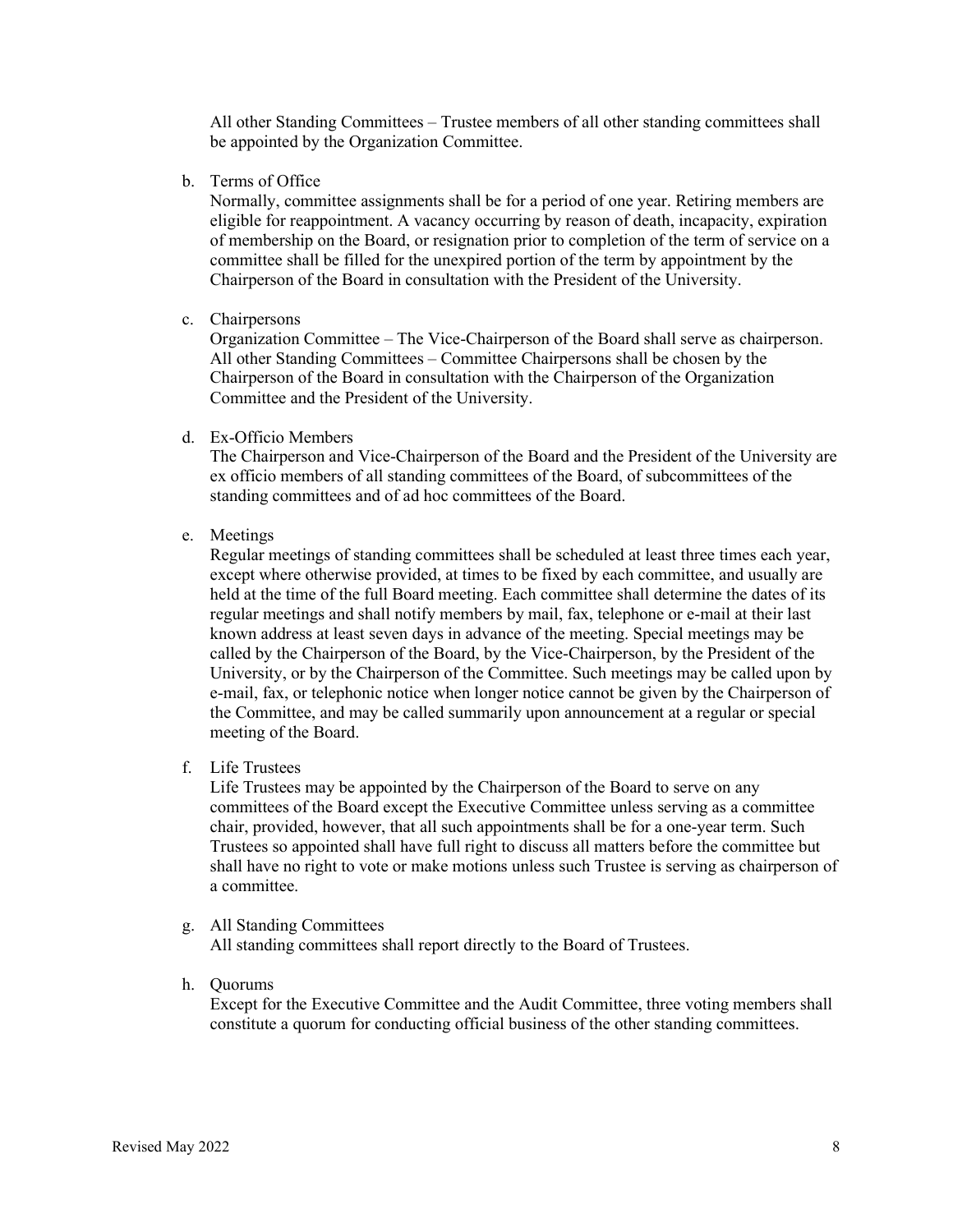#### *Section 4.* ORGANIZATION COMMITTEE

- a. The Organization Committee shall consist of the Vice-Chairperson of the Board, who shall be Chairperson of this Committee, at least six members of the Board, and ex officio members. The Secretary of the Board shall serve as the Secretary of the Organization Committee without vote.
- b. Responsibilities
	- (1) To develop and maintain a Trustee philosophy for Ohio Wesleyan and to determine the criteria for evaluating Trustee effectiveness.
	- (2) To examine periodically (at least yearly) the composition and characteristics of the Board and to evaluate the effectiveness of the body and of the individual Trustees.
	- (3) To work with the President of the University and the staff to generate, review and receive nominations for the various categories of Board membership and to present recommendations to the full Board.
	- (4) To orient and introduce newly elected Trustees to the particular responsibilities of trusteeship at Ohio Wesleyan.
	- (5) To develop a program of "continuing education" for all Trustees on the matter of changing responsibilities of an effective Trustee. Such a program may include workshops, seminars, retreats, and conferences.
	- (6) To meet as soon as practical following the election of Trustees by the several constituencies in order to constitute Trustee committees for the following year.
	- (7) To make nomination for the positions of all officers of the Board of Trustees.

#### *Section 5.* FINANCE AND OPERATIONS COMMITTEE

a. Membership

The Finance and Operations Committee shall consist of at least nine members of the Board and ex officio members. The Vice President for Finance and Administration and Treasurer or a person designated by the Vice President for Finance and Administration and Treasurer shall serve as Secretary to this Committee without vote.

- b. Responsibilities
	- (1) In conjunction with the President of the University and the Vice President for Finance and Administration and Treasurer, the Finance and Operations Committee shall prepare for presentation to the Board of Trustees a detailed budget for the University's operation showing estimates of income, receipts and other monies that will be available from all sources for expenditure during the fiscal year and proposed expenditures classified as the Board of Trustees may direct. The Finance and Operations Committee is authorized to call upon the officers of the University and the Committees of the Board for their estimates of the amounts that should be allowed for their activities during the fiscal year covered by the budget. This estimate shall indicate (i) the amounts that will be available for capital expenditures, including and distinguishing between funds that are already encumbered by Board authorization and contracts and those that will be available for new projects, and (ii) the amount that will be available for the current operations of the University.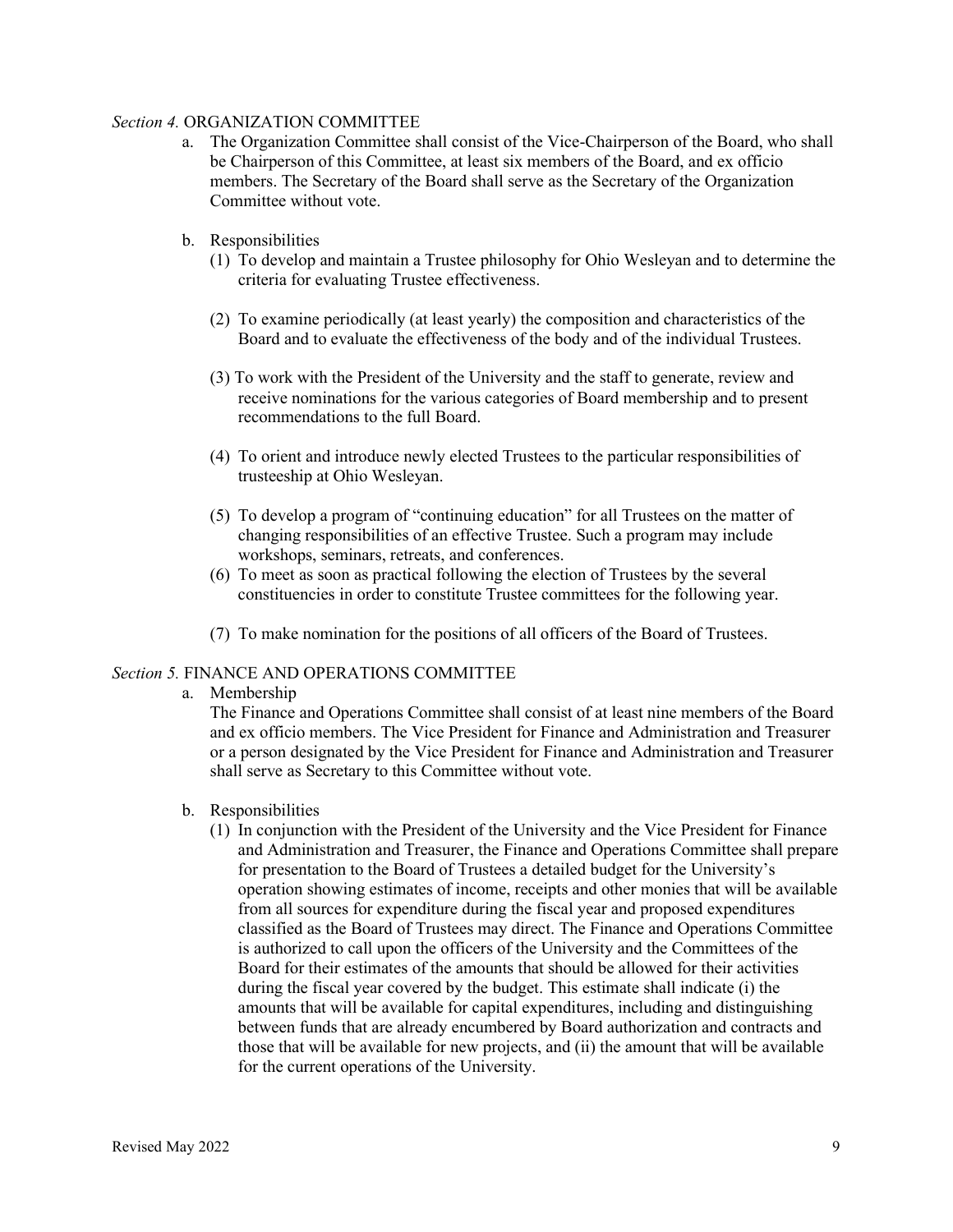- (2) The Finance and Operations Committee, with the President of the University, shall have general charge of all long-range financial planning on the part of the Board.
- (3) The Finance and Operations Committee, acting with the President of the University and the Vice President for Finance and Administration and Treasurer and upon approval of the Board or the Executive Committee, shall have power to act with respect to any and all University funds.
- (4) The Finance and Operations Committee may adopt rules or give instructions for the governance of the President of the University or of the Vice President for Finance and Administration and Treasurer in matters of investing funds and acquiring or disposing of property belonging to or held for the University.
- (5) The Finance and Operations Committee shall report its actions to the next meeting of the Board of Trustees.
- (6) The Finance and Operations Committee shall establish from within its members subcommittees dealing with specific topics as the Finance and Operations Committee deems necessary. At a minimum, there shall be standing subcommittees on Endowments, Facilities, and Audit as described below.
- c. Standing Subcommittees of the Finance and Operations Committee
	- (1) Facilities Subcommittee

The Facilities Sub-Committee shall consist of at least four members of the Board and ex officio members. The Vice President for Finance and Administration and Treasurer or a person designated by the Vice President for Finance and Administration and Treasurer shall serve as Secretary of the Facilities Sub-Committee, without vote. The Facilities Sub-Committee, with the President of the University, shall be responsible for:

- (a) Developing and revising, as necessary, a general campus plan consistent with the overall objectives of the University.
- (b) Planning and recommending to the Finance and Operations Committee specific projects necessary to implement the campus plan. Such projects would include the purchase or sale of properties, construction of new buildings and major renovations or enlargements of existing buildings and grounds.
- (c) Overseeing the execution of construction and renovation of major facilities authorized by the Board.
- (2) Investments Subcommittee

The Investments Subcommittee shall consist of at least four members of the Board and ex officio members. The Board members shall always constitute the majority of committee membership. The Vice President for Finance and Administration and Treasurer or a person designated by the Vice President for Finance and Administration and Treasurer shall serve as Secretary of the Investments Subcommittee, without vote. The Investments Subcommittee shall meet at least three times per year.

(a) The Investments Subcommittee, acting with the Vice President for Finance and Administration and Treasurer, shall have power to act so as to control, manage,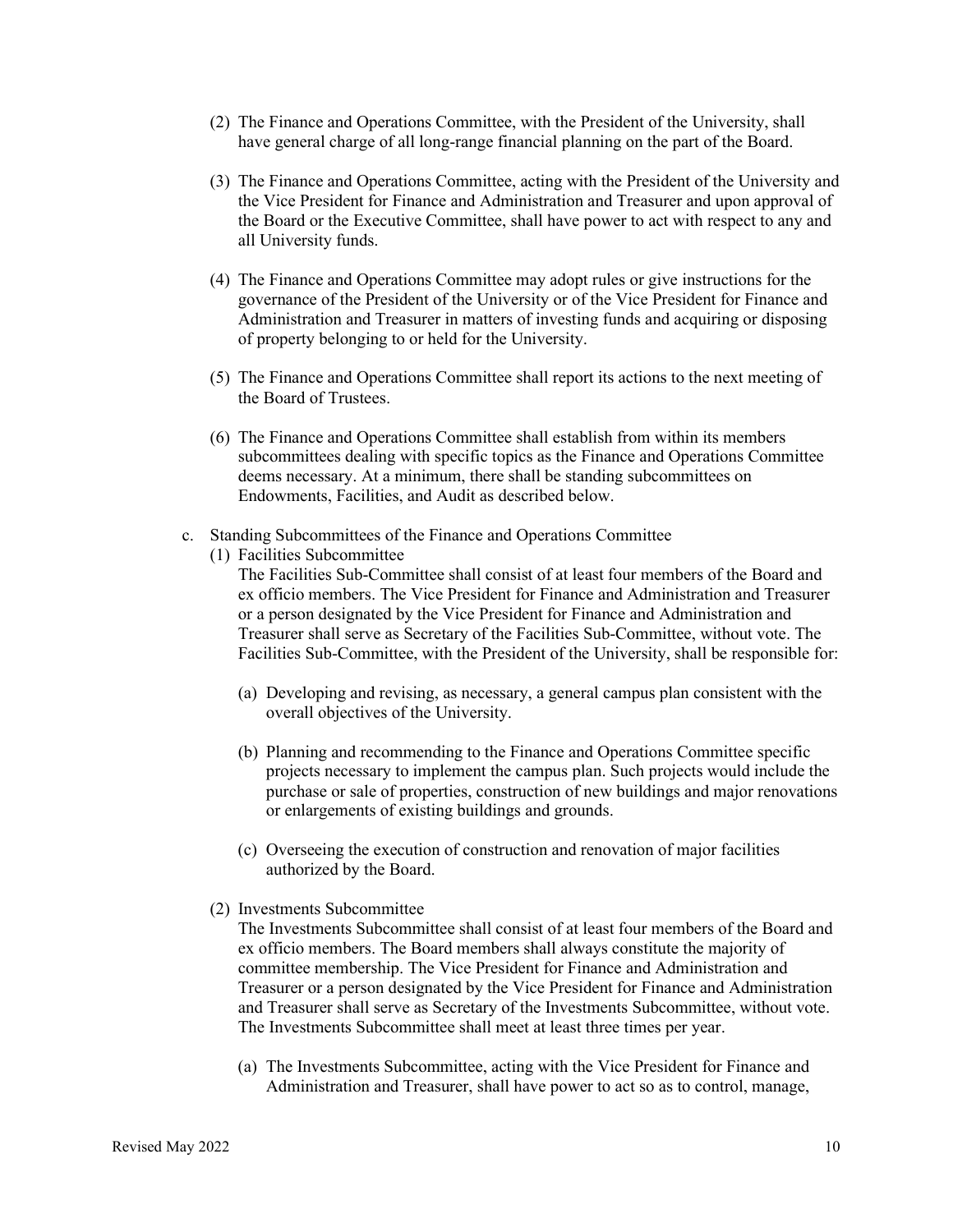purchase, sell, exchange and otherwise dispose of any and all Endowments and Annuities as defined in Article VII, Section 3.d.

- (b) The Committee shall at all times be governed by prudent business principles, shall maintain the integrity of all Endowments and Annuities and shall achieve the purposes for which they were donated. The Vice President for Finance and Administration and Treasurer shall neither invest nor dispose of any Endowments and Annuities without the concurrence of the Investments Subcommittee, which may adopt rules or give instructions for the government of the University Treasurer in such matters, with which such person shall comply.
- (c) The Investments Subcommittee shall have power to receive reports and review life income contracts and annuity bonds or contracts, written in any amount.
- (d) The Investments Subcommittee shall report to the next meeting of the Board of Trustees any and all transactions by the Sub-Committee that are not included in the Vice President for Finance and Administration and Treasurer's report for the same period.
- (3) Audit Subcommittee

The Audit Subcommittee shall consist of at least four members of the Board and exofficio members, all of whom shall be independent of management and shall have a practical knowledge of finance and accounting and be able to read and understand financial statements or be able to do so within a reasonable period of time after appointment to the Subcommittee. At least one member of this Committee shall serve concurrently on the Finance Committee. The Vice President for Finance and Administration and Treasurer or a person designated by the Vice President for Finance and Administration and Treasurer shall serve as Secretary of the Audit Subcommittee without vote.

(a) Quorum

Two voting members shall constitute a quorum for conducting official business of the Audit Subcommittee.

- (b) Responsibilities
	- i. The Audit Subcommittee shall cause to be made and shall report to the Board audits of the books and accounts of the University at least annually and shall cause audits to be made of any other accounts kept in the name or on behalf of the University.
	- ii. The Audit Subcommittee shall engage, as necessary, independent auditors to audit and review the University's annual financial statements and any other audits or reviews as deemed appropriate and necessary. The Audit Subcommittee shall receive the reports of such independent auditors.
- (c) Meetings

The Audit Subcommittee shall meet at least one time per year.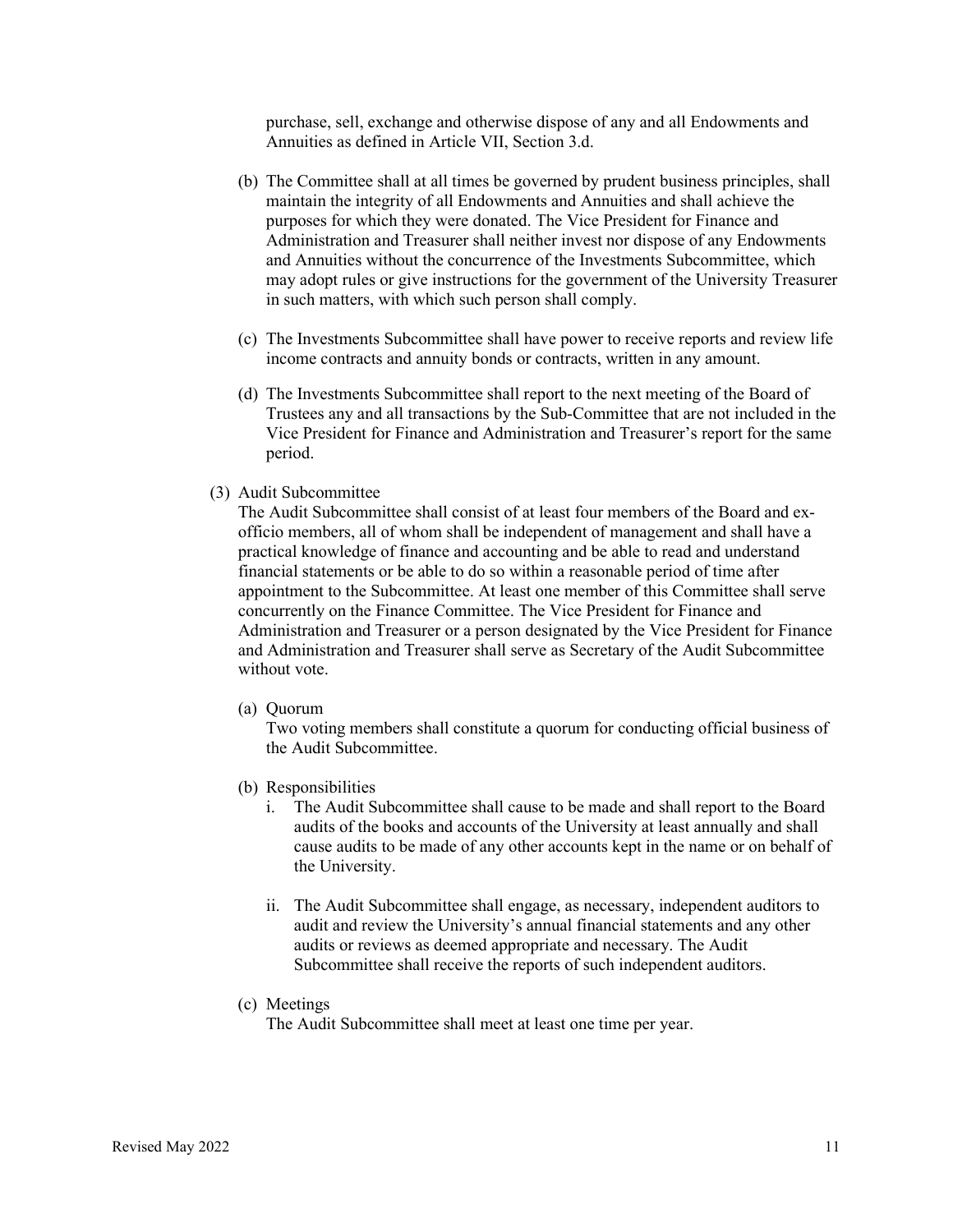#### *Section 6.* UNIVERSITY ADVANCEMENT COMMITTEE

a. Membership

The University Advancement Committee shall consist of at least seven members of the Board, representatives of volunteer groups as invited by the Chair of the Committee, and ex officio members. The Vice President for University Advancement shall serve as Secretary of this Committee, without vote.

b. Responsibilities

The University Advancement Committee shall be responsible for overseeing and reviewing those areas of University activity assigned to the Vice President for University Advancement, including alumni relations and annual, capital, endowment and estate fundraising.

- (1) In matters relating to fundraising, the Committee should take an active role in the planning and execution of those programs necessary to achieve the long- and shortrange financial goals of the University. The Committee should work with the Vice President for University Advancement, the Finance and Operations Committee, and other appropriate Committees in defining specific priorities and objectives for the University's fundraising program. The Committee will make recommendations with regard to those objectives to the Board of Trustees.
- (2) In matters relating to alumni relations, the Committee should assist the Alumni Office in the development and support of appropriate programs consistent with the University's strategic direction. The Committee will report periodically on these initiatives to the Board of Trustees.

# *Section 7.* ACADEMIC AFFAIRS COMMITTEE

a. Membership

The Academic Affairs Committee shall consist of at least seven members of the Board and ex officio members. The Provost or a person designated by the Provost shall serve as the Secretary of the Committee, without vote.

- b. Responsibilities
	- (1) The Committee shall annually review and evaluate:
		- (a) The academic purposes, policies and programs of the University.
		- (b) University policies on faculty employment, promotions, tenure, salary increment, leaves of absence, and sabbatical leaves.
		- (c) Academic standards and policies for admission, retention, and graduation of students.
	- (2) When it shall deem it appropriate, the Committee will make recommendation to the Executive Committee or to the Board of Trustees.

# *Section 8.* STUDENT AFFAIRS COMMITTEE

a. Membership

The Student Affairs Committee shall consist of at least nine members of the Board of Trustees, including at least two Graduating Class Trustees, and ex officio members. The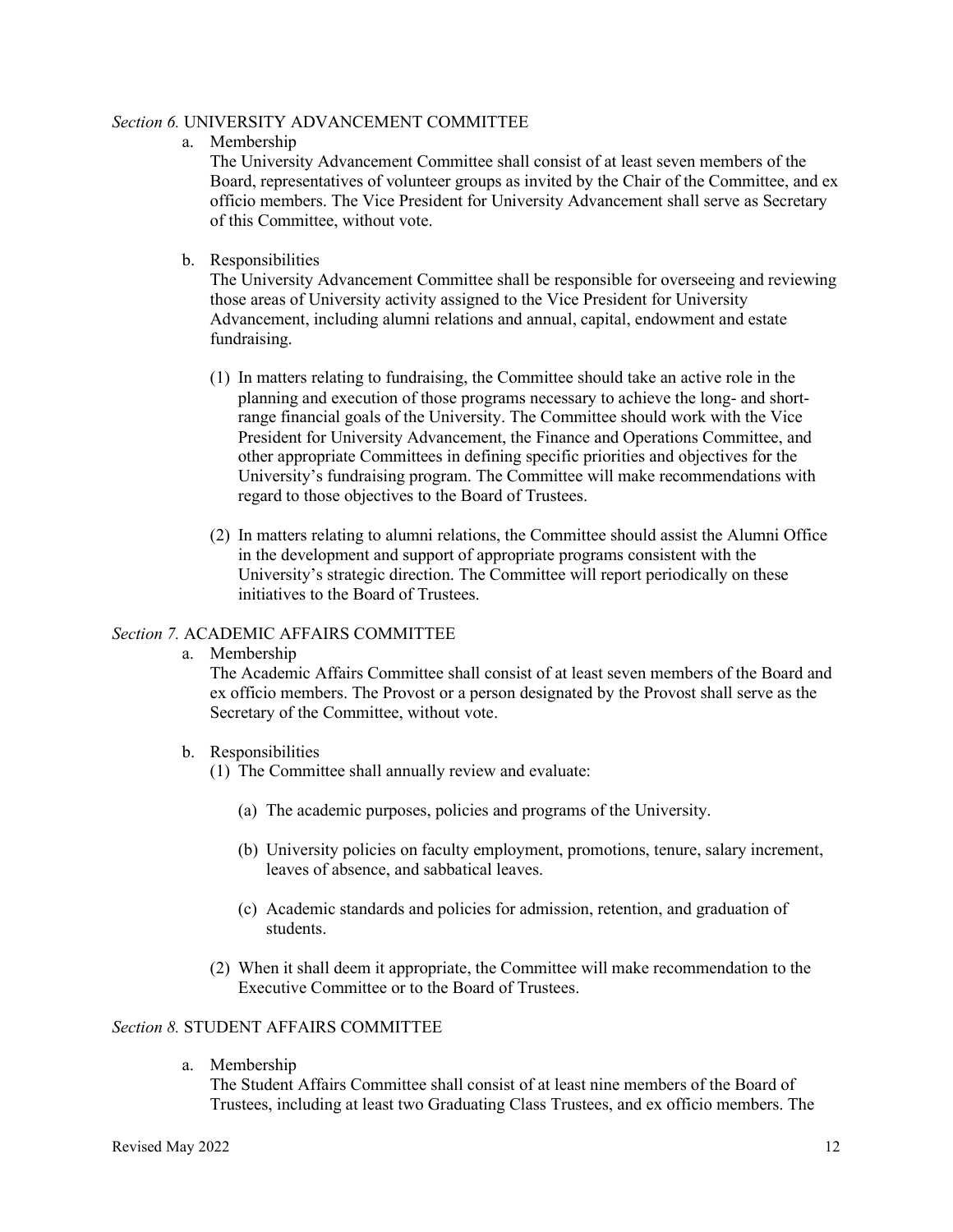Vice President for Student Affairs or person designated by the Vice President shall serve as the Secretary of this Committee, without vote.

b. Responsibilities

The Committee shall review and evaluate purposes, policies and programs related to student cocurricular matters.

(1) The Committee shall study policies legislated by the Wesleyan Council on Student Affairs and when it shall deem it appropriate, the Committee will make recommendations to the Board of Trustees.

#### *Section 9.* ENROLLMENT AND MARKETING COMMITTEE

a. Membership

The Enrollment and Marketing Committee shall consist of at least seven members of the Board, including at least one Senior Class Trustee and ex officio members. The Vice President for University Enrollment or a person designated by the Vice President for University Enrollment will serve as secretary to the committee without vote.

- b. Responsibilities
	- (1) The Enrollment and Marketing Committee shall actively monitor the development of University marketing and enrollment goals and results. The committee will review University-wide promotion and positioning strategies, admission and recruitment related strategies, and financial aid strategies for the support of both new and continuing students, as it relates to the University's size, shape, and revenue goals.

# *Section 10.* DIVERSITY, EQUITY AND INCLUSION

a. Membership

The Diversity, Equity & Inclusion Committee shall consist of at least seven members of the Board. The Chief Diversity Officer, or a person designated by the President of the University will serve as secretary to the committee without vote.

- b. Responsibilities
	- (1) The Committee shall review and evaluate purposes, policies and programs of the university, including strategies for creating a climate that is welcoming and supportive, through the lens of diversity, equity & inclusion and the work of Anti-Racism.
	- (2) The Committee shall meeting periodically with representatives of diverse and potentially marginalized communities at OWU, including students, faculty, and staff, to engage in dialogue about their experiences at OWU.

# *Section 11.* ATHLETICS LIAISON

a. Membership

The Athletics Liaison Committee shall consist of at least seven members of the Board. The University Athletic Director, or a person designated by the President of the University will serve as secretary to the committee without vote.

- b. Responsibilities
	- (1) The Athletics Liaison Committee shall review and evaluate purposes, policies and programs related to intercollegiate athletics, as well as student participation in these programs and in the overall student experience.
	- (2) The Committee shall review reports of compliance with relevant rules and regulations, related to Title IX of the Education Amendments of 1972.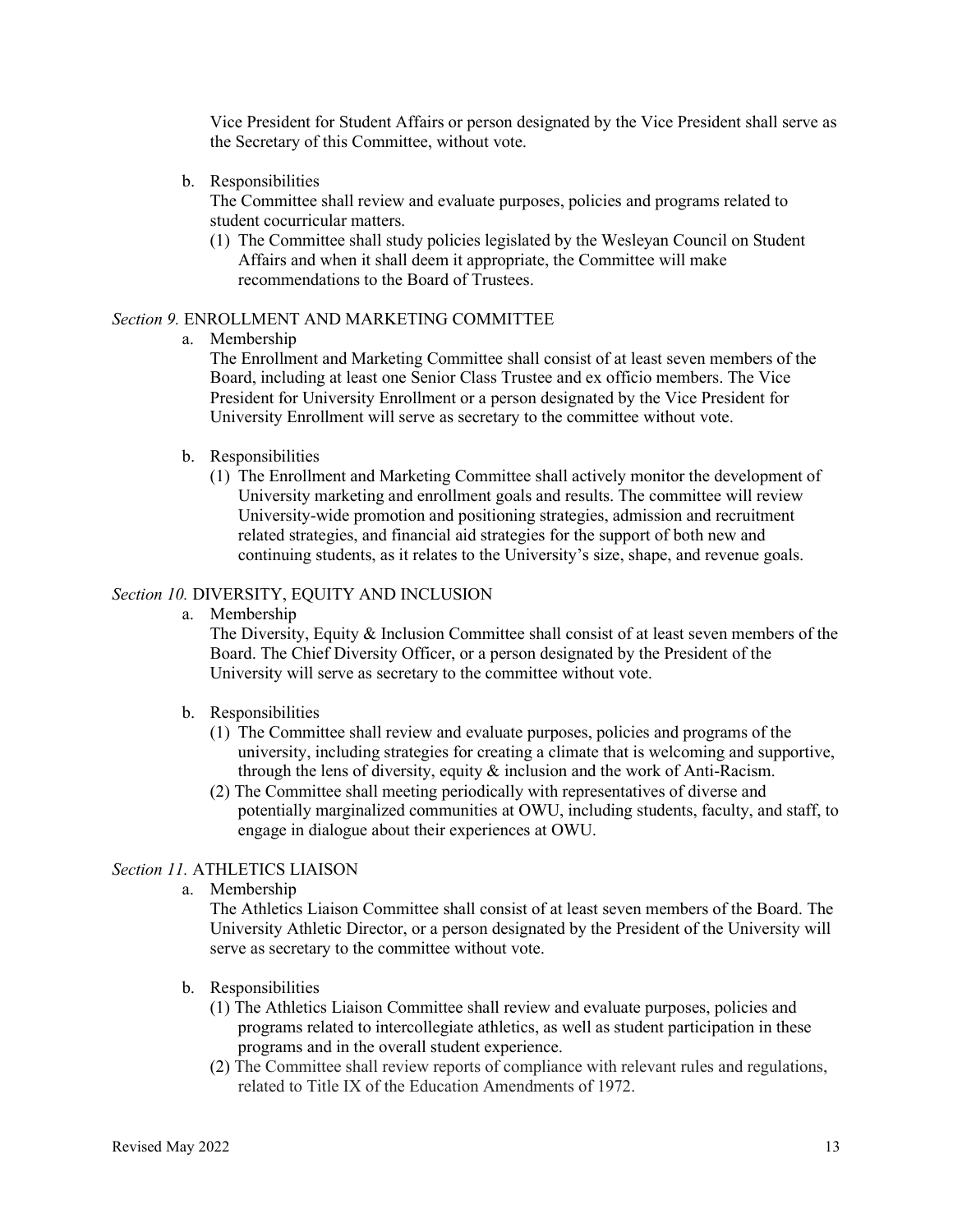### **ARTICLE VII OFFICERS OF THE UNIVERSITY**

### *Section 1.*THE PRESIDENT OF THE UNIVERSITY

- a. The President of the University shall be the Chief Executive Officer of the University and shall be elected by the Board of Trustees, aided by recommendations of a Search Committee. All Administrative officers, Faculty, and other Staff members shall be responsible to and subject to the direction of the President for the performance of their duties. The President shall be responsible only to the Board of Trustees and its Executive Committee. As President of the University, the President or a representative designated by the President shall be a member, ex officio, of all standing committees of the Faculty, the Board of Trustees and joint committees.
- b. The President shall perform such duties as are traditionally the responsibility of a University President and such other duties as may be delegated to that office by the Board of Trustees. These duties shall include, but not be limited to, the following:
	- (1) The President shall enforce all rules and regulations of the Board of Trustees and shall have such authority as is necessary to enforce them, including the power to relieve any officer of internal administration, faculty member, or employee from performance of such person's University's functions, pending action by the Executive Committee or Board upon appeal by the person thus relieved, or upon charges, which charges the President shall file with the Executive Committee of the Board not later than the next regular meeting.
	- (2) The President shall be responsible for providing leadership in the development of policies concerning the educational aims and purposes of the University, academic standards, curriculum, and policies concerning admission, retention, and graduation of students.
	- (3) The President shall be responsible for such administrative organization, executive offices and staff positions as will best enable the President to discharge the numerous duties of that office.
	- (4) The President shall be responsible for the preparation by the Vice President for Finance and Administration and Treasurer of the internal annual operations budget of the University, shall submit it with recommendations to the Executive Committee and shall administer the budget as approved. With the Finance Committee, the President also shall be responsible for long-range financial planning for the University.
	- (5) The President shall be the channel of official communication and recommendations between Faculty, faculty members, other officers and employees of the University and the Board of Trustees. Such communication and recommendations shall be in writing and addressed to the President, and shall be transmitted by the President, with such recommendations as the President cares to make, to the Executive Committee at its meeting next following receipt of the communication by the President.
	- (6) The President shall be responsible for the preparation of written reports to the Board of Trustees and its Executive Committee on changes in administrative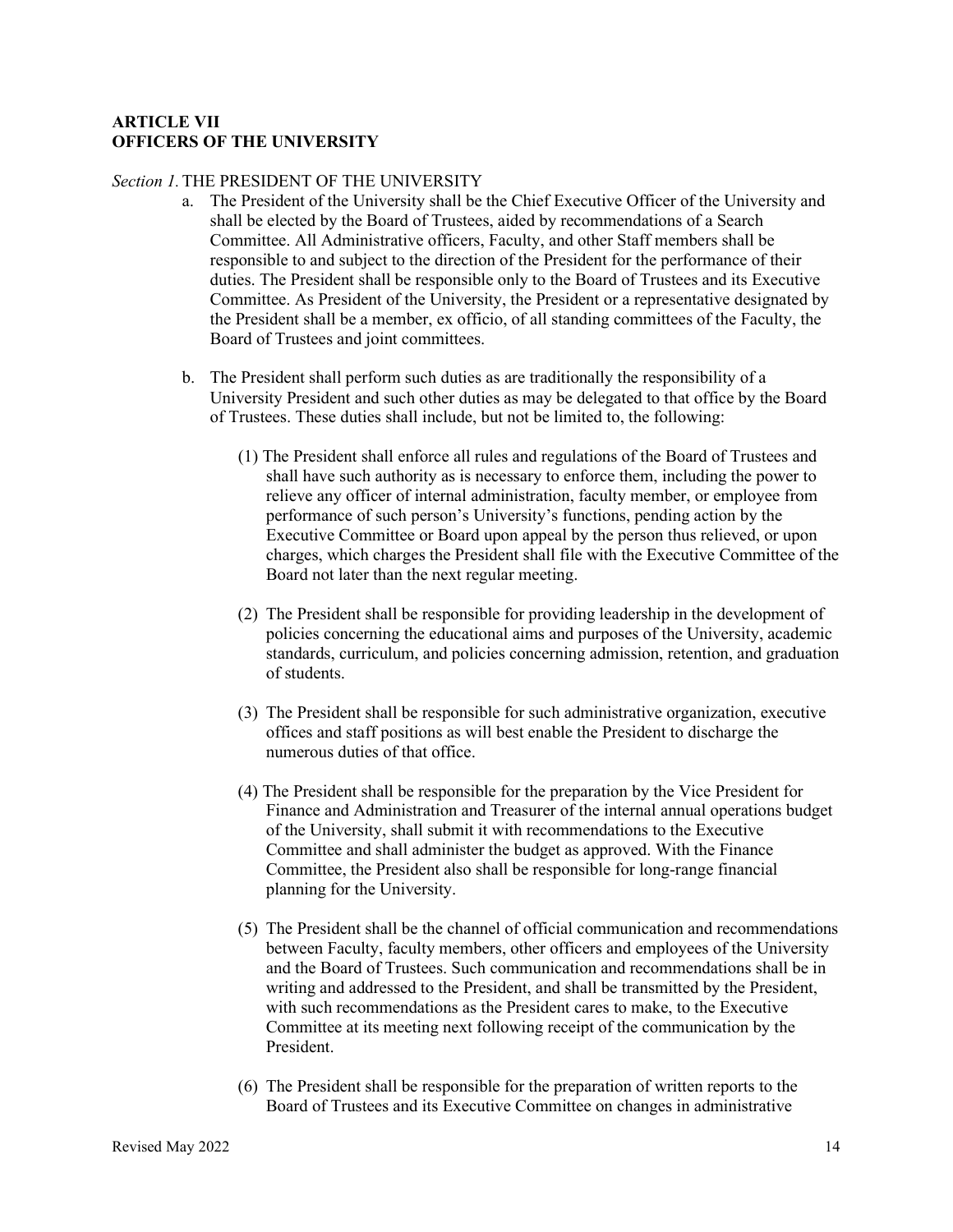organization and personnel, on actions by the Faculty and on all other matters affecting the state of the University.

(7) The President, in consultation with the Chair and Vice-Chair of the Board of Trustees, shall establish a senior leadership team of individuals assigned to lead and oversee the various administrative divisions of the university. Those leaders with the title of Vice President shall be considered Officers of the University and shall be appointed by the President after consultation with the Chair and Vice Chair of the Board of Trustees and other appropriate constituencies.

#### *Section 2.*CHIEF ACADEMIC OFFICER

- a. The Provost is the chief academic officer of the University. The Provost shall be the presiding officer of the Faculty except when the President chooses to preside. In the President's absence, the Provost shall perform the President's functions unless the Executive Committee of the Board of Trustees makes other arrangements for the University.
- b. The Office of the Provost shall be organized into such subordinate offices as the President and the Provost may consider necessary for the proper performance of the functions and responsibilities of that office.

#### *Section 3.* TREASURER

- a. The Treasurer shall punctually collect and receive all money and may receipt all money, securities and valuables, including real estate, payable or deliverable to the University or the Board of Trustees, which are designated by the Board or the donor as endowment funds or which function as endowments and which are annuity funds and life income funds, and also all undesignated money, securities and valuables, including real estate, received by the University, until their use shall be designated by the Board. Such money, securities and valuables, including real estate, are in this Code referred to as "Endowments and Annuities." The Treasurer shall be the custodian of Endowments and Annuities, shall punctually file and cause to be recorded all papers evidencing ownership that should be filed or recorded, and shall keep all deposits that are Endowments and Annuities in the University's name in such banks or trust companies as have been or may be designated by the Board of Trustees. The Treasurer is authorized to vote all shares of stock that are Endowments and Annuities.
- b. The Treasurer shall be responsible for the true and faithful application of all Endowments and Annuities and any income therefrom, in accordance with the directions of the Board and the donors of the same.
- c. The Treasurer, within the policies prescribed by the Endowments Committee, shall, among other things, oversee the management, sale, disposition, investment, and reinvestment of all Endowments and Annuities.

# **ARTICLE VIII THE FACULTY**

*Section 1.*The Faculty of Ohio Wesleyan University shall consist of the Professors, the Associate Professors, the Assistant Professors, the Instructors, the President, the Provost, the Vice Presidents of the University, and others officially admitted by the Faculty.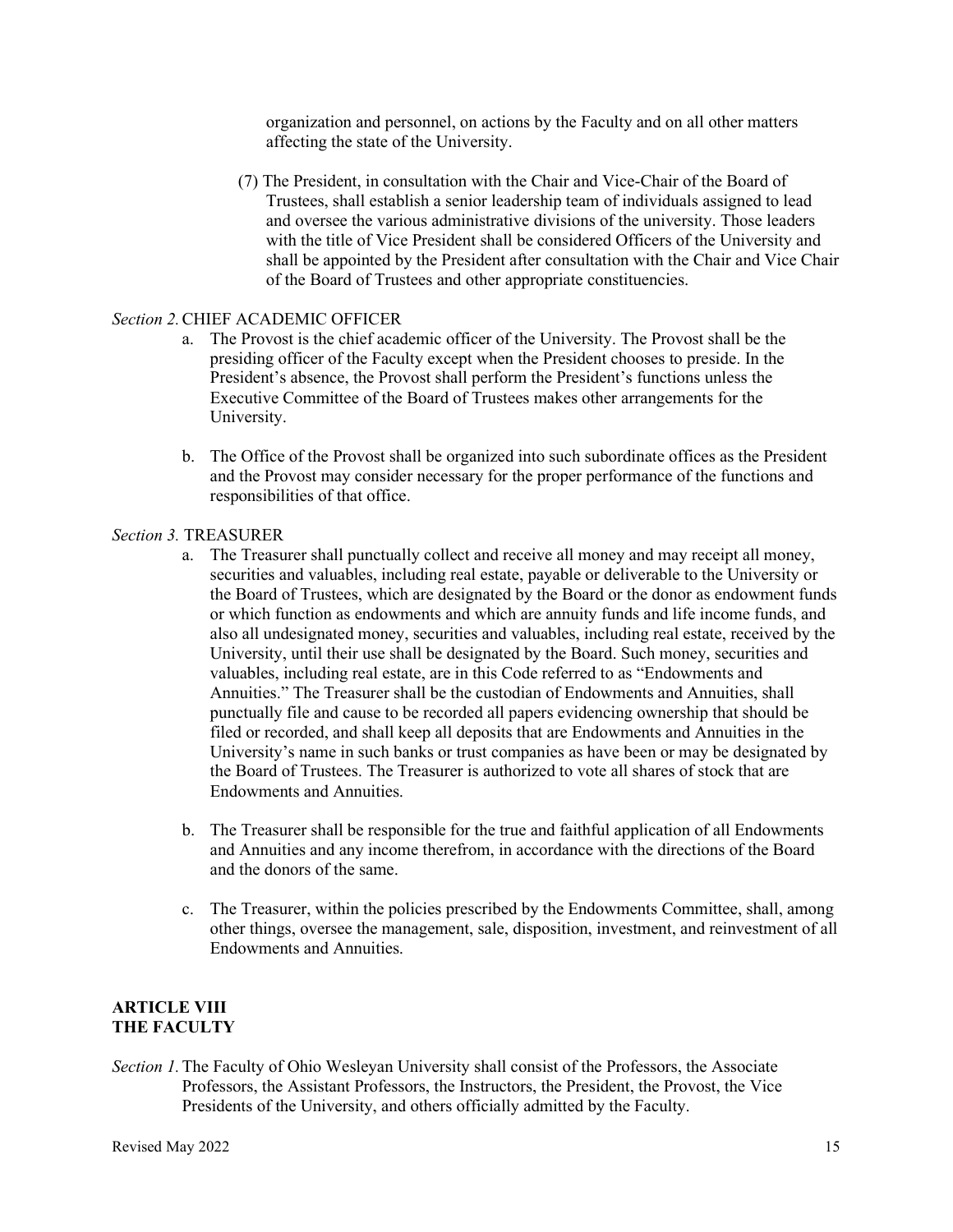- *Section 2.*It shall be the primary function of the Faculty to instruct the students in the arts and sciences, and in all branches of liberal and professional instruction, according to the highest academic standards. Under the leadership of the President and subject to review procedures provided elsewhere in the Code, the Faculty shall have primary responsibility for the following additional functions:
	- a. Academic standards and policy for the admission, retention and graduation of students.
	- b. Curricula necessary to achieve the educational aims of the University and periodic review of those curricula.
	- c. General policy and regulations for the conduct of intercollegiate athletics and other formalized intercollegiate activities.
	- d. Faculty employment, promotions, tenure, merit increases, leaves of absences, and grants-inaid for research.
- *Section 3.* The Faculty may determine its own By-Laws within the framework of the policies established by the Board of Trustees and consistent with the Charter of the University and this Code of Regulations.

#### *Section 4.*OFFICERS OF THE FACULTY

- a. The Faculty shall elect a Secretary at the April meeting of the Faculty to serve for a term of two years commencing on the June first following such election. Such Secretary and the President of the University and the Provost shall be the officers of the Faculty.
- b. The Provost shall receive communications directed to the Faculty and shall issue communications from the Faculty and shall, with the aid of the Secretary of the Faculty, prepare the agenda for all Faculty meetings.
- c. The Secretary of the Faculty shall prepare and keep full and complete minutes of all Faculty meetings.
- *Section 5.*The Faculty shall be organized into such academic departments and divisions as are necessary for proper administration of personnel policies and the property planning, direction, and teaching of courses. Chairpersons of such departments or divisions shall be responsible to the President or the Provost as the President may determine, and shall be appointed by the President after consultation with the members of the academic department or division immediately concerned.

#### *Section 6.* STANDING COMMITTEES OF THE FACULTY

Standing committees of the Faculty shall be designated, elected and directed by the Faculty, shall have as ex officio members the President of the University and the Provost, and each shall elect its Chairperson and Vice-Chairperson from the elected members. The term of service of faculty members of such committees, their eligibility to serve on more than one committee and to be re-elected, and the method of filling vacancies shall be determined by the Faculty. Such committees shall be concerned primarily with academic philosophy and policy, not with administration. The standing committees of the Faculty shall include the Committee on University Governance, which shall consist of four members elected from the Faculty. It shall be the responsibility of the Chairperson and Vice-Chairperson of this Committee to attend meetings of the Executive Committee of the Board of Trustees, and of the whole Committee to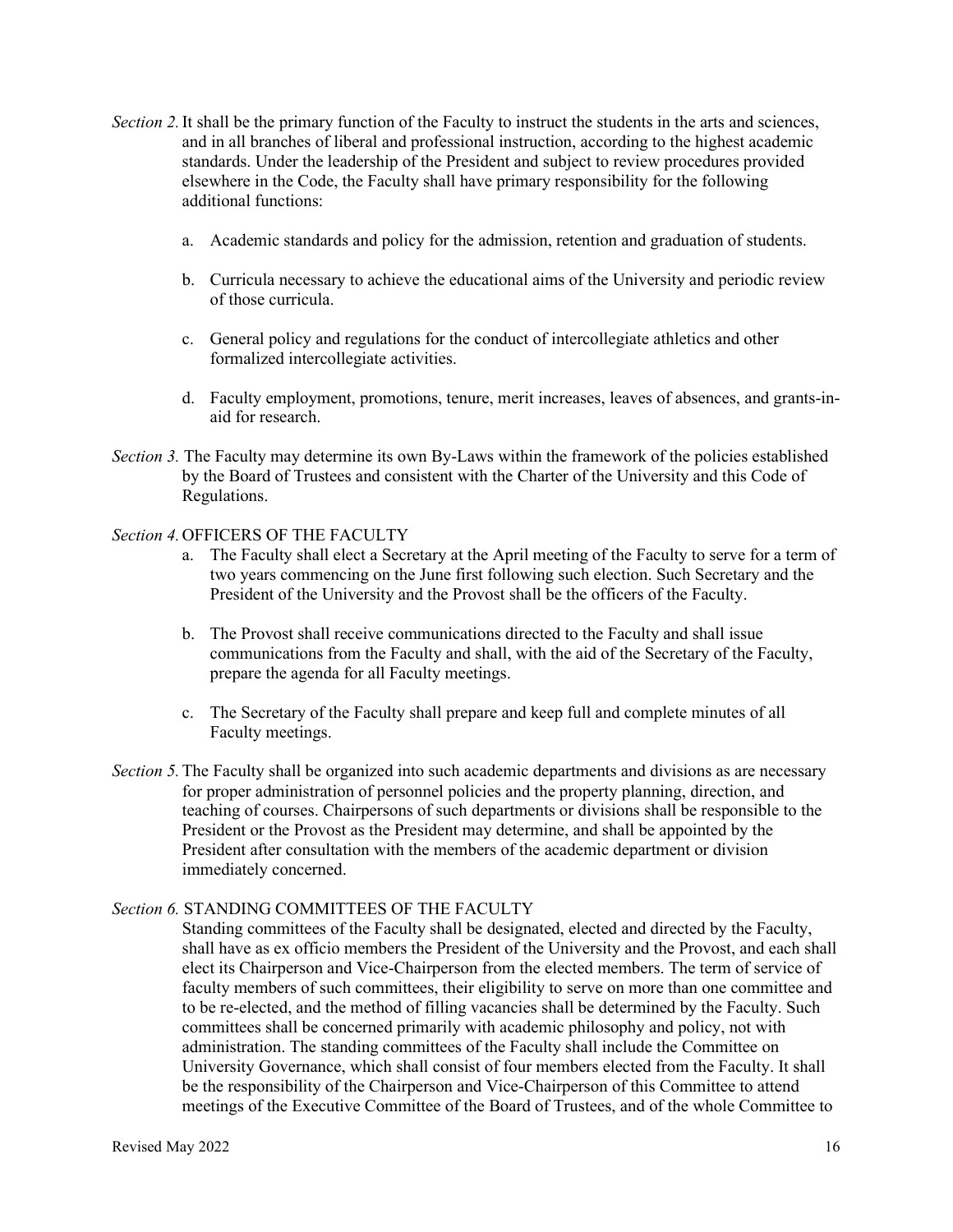attend meetings of the Board of Trustees, subject to the provisions of Article VI, Section 2.f. and Article III, Section 3 hereof. This Committee also shall cooperate with the administrative officers of the University in fiscal planning and budgeting of the University.

# **ARTICLE IX WESLEYAN COUNCIL ON STUDENT AFFAIRS**

- *Section 1.*The membership of WCSA will include up to 32 students, three Faculty (selected by the Faculty), two administrators (appointed by the President of the University), and any appointed ex officio members. Voting members of WCSA will consist of the Student Body President and Vice President, Secretary of the Student Body, Treasurer of the Student Body and may include Class Representatives, the Senior Class President, Geographical Representatives, and At-Large Representatives.
- *Section 2.* It shall be the primary function of the Wesleyan Council on Student Affairs, subject to review as specified in Section 3 below, to formulate basic policies on all matters related to student life within the residential units and student activity areas, such as student clubs, organizations, government and programs. The Wesleyan Council on Student Affairs shall have primary responsibility for the maintenance of student activities and the allocation of the student activities fee. On its own initiative it may study, disseminate reports and opinion, and pass resolutions, recommendations and requests on issues that are before the University community.
- *Section 3.*Policies enacted by the Wesleyan Council on Student Affairs will be subject to review by the Board of Trustees, the President of the University, the Faculty and the student body. The review procedures for each constituency shall be established by the Wesleyan Council on Student Affairs in consultation with that respective group and all review procedures must be approved by the Board of Trustees.
- *Section 4.*The Wesleyan Council on Student Affairs shall determine its own Constitution and By-Laws subject to policies established from time to time by the Board of Trustees and consistent with the Charter of the University and this Code of Regulations.

# **ARTICLE X JOINT COMMITTEES**

#### *Section 1.*JOINT TRUSTEE-FACULTY LIAISON COMMITTEE

a. Membership

The Committee shall be organized under the Academic Affairs Committee of the Board and shall consist of five members of the Board appointed by the Trustee Organization Committee and five members of the Faculty elected by the Faculty. The first-named Board member on the Committee shall serve as Chairperson of the Committee.

b. Responsibilities

The Committee shall meet informally not fewer than three times each year to consider matters of common interest.

#### *Section 2.* HONORARY DEGREES COMMITTEE

a. Membership

The Committee shall be organized under the Academic Affairs Committee of the Board and shall consist of the President of the University (Chairperson), the Chairperson of the Board,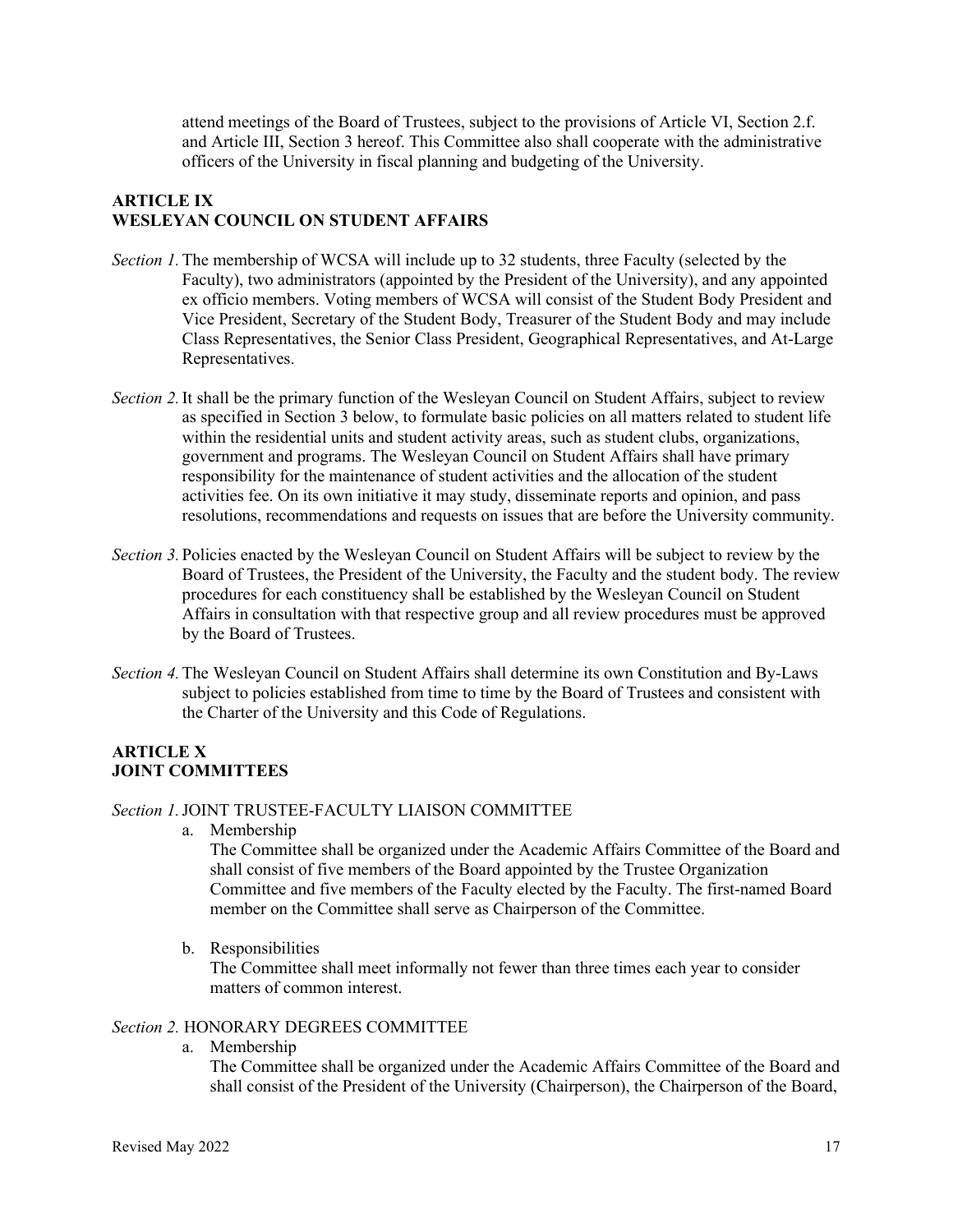six Trustees appointed by the Organization Committee of the Board, and six faculty members elected by the Faculty.

b. Quorum

Three Board members and three faculty members shall constitute a quorum for conducting official business of the Honorary Degrees Committee.

- c. Responsibilities
	- (1) To collect the names and credentials of persons who may be recommended for honorary degrees.
	- (2) To evaluate the credentials of honorary degree candidates.
	- (3) To recommend to the Faculty and to the Board of Trustees the names of persons to be considered for honorary degrees and to recommend the particular degree to be conferred upon them.

#### **ARTICLE XI INDEMNIFICATION**

- *Section 1.*If authorized as provided by Section 3 hereof, the University shall indemnify any person who was or is a party or is threatened to be made a party to any threatened, pending, or completed action, suit, or proceeding, whether civil, criminal, administrative, or investigative (other than an action, suit, or proceeding by or in the right of the University) by reason of the fact that such person is or was a Trustee, officer, or employee of the University, or is or was serving at the request of the University as a director, Trustee, officer, employee, or agent of another corporation (nonprofit or for profit), partnership, joint venture, trust or other enterprise, against expenses (including attorneys' fees), judgments, fines, and amounts paid in settlement actually and reasonably incurred by such person in connection with such action, suit, or proceeding if such person acted in good faith and in a manner such person reasonably believed to be in or not opposed to the best interests of the University, and with respect to any criminal action or proceeding, such person had no reasonable cause to believe the conduct was unlawful. The termination of any action, suit or proceeding, judgment, order, settlement, conviction, or upon a plea of nolo contendere or its equivalent, shall not of itself create a presumption that the person did not act in good faith or in a manner which such person reasonably believed to be in or not opposed to the best interests of the University and, with respect to any criminal action or proceeding, that such person had reasonable cause to believe that the conduct was unlawful.
- *Section 2* If authorized as provided by Section 3 hereof, the University shall indemnify any person who was or is a party or is threatened to be made a party to any threatened, pending, or completed action or suit (including all appeals) by or in the right of the University to procure a judgment in its favor by reason of the fact that such person is or was a Trustee, officer, or employee of the University, or is or was serving at the request of the University as a director, Trustee, officer, employee, or agent of another corporation (non-profit or for profit), partnership, joint venture, trust, or other enterprise, against expenses (including attorneys' fees) actually and reasonably incurred in connection with the defense or settlement of such action or suit if such person acted in good faith and in a manner reasonably believed to be in or not opposed to the best interests of the University except that no indemnification shall be made in respect of any claim, issue, or matter as to which such person shall have been adjudged to be liable for negligence or misconduct in the performance of his duty to the University unless, and only to the extent that the Court of Common Pleas or the court in which such action or suit was brought shall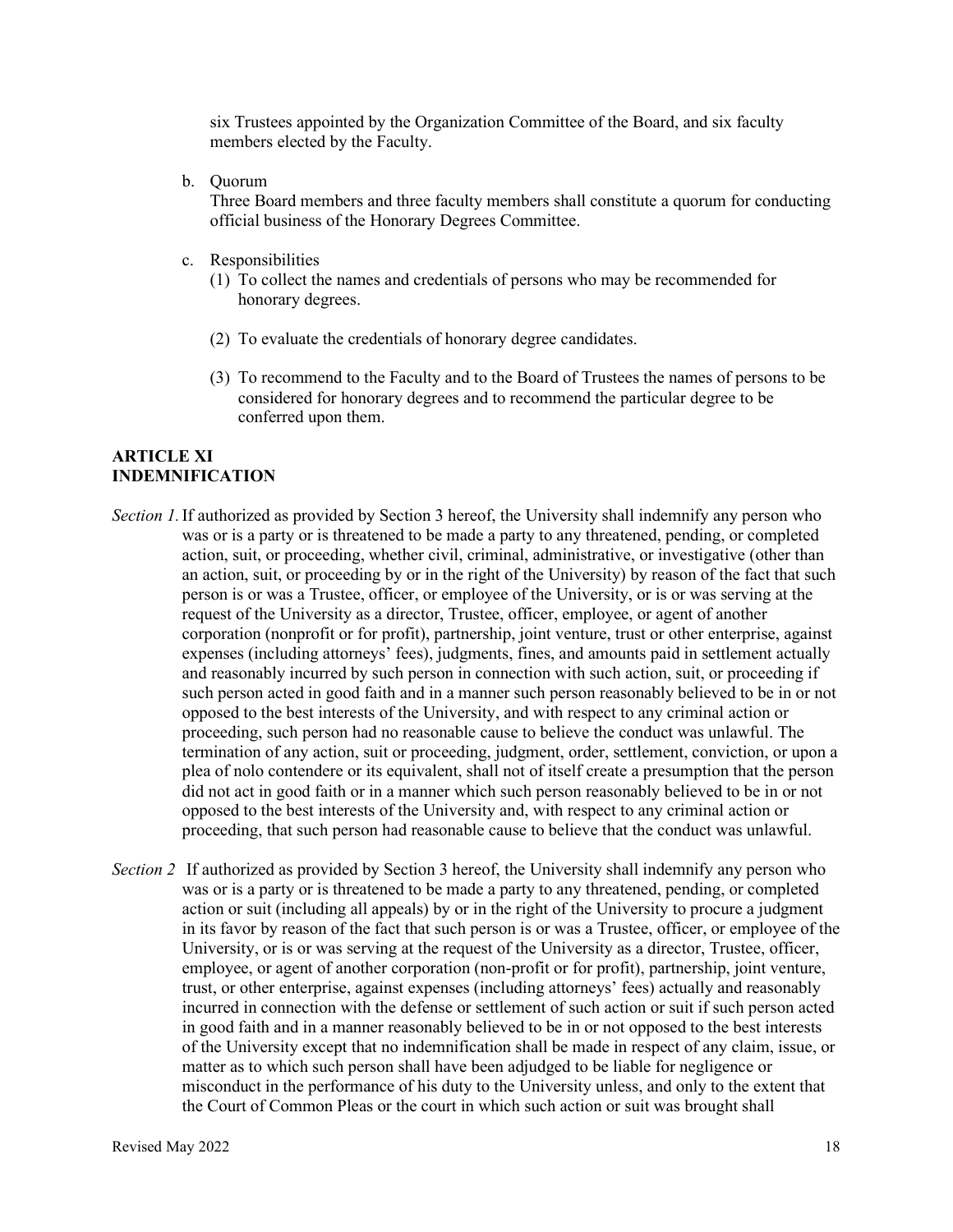determine upon application that, despite the adjudication of liability but in view of all the circumstances of the case, such person is fairly and reasonably entitled to indemnity for such expenses as such court shall deem proper.

- *Section 3.*Except in a situation governed by Section 3, any indemnification under Section 1 and 2 (unless ordered by a court) shall be made by the University only as authorized in the specific case upon a determination that indemnification of the director, Trustee, officer, or employee is proper in the circumstances because such person has met the applicable standard of conduct set forth in Sections 1 and 2. Such determination shall be made (1) by the Board of Trustees by a majority vote of a quorum consisting of Trustees who are not and were not parties to or threatened with such action, suit or proceeding, or (2) if such a quorum is not obtainable, or even if obtainable, if a majority of such quorum of disinterested Trustees so directs, in a written opinion by independent legal counsel (compensated by the University) other than an attorney, or a firm having associated with it an attorney, who has been retained by or who has performed services for the University or any person to be indemnified within the past five year, or (3) by the Court of Common Pleas or the court in which such action, suit or proceeding was brought.
- *Section 4.*Expenses of each person indemnified hereunder incurred in defending a civil, criminal, administrative or investigative action, suit or proceeding (including all appeals) or threat thereof, may be paid by the University in advance of the final disposition of such action, suit or proceeding as authorized by the Trustees (whether a disinterested quorum exists or not), upon receipt of an undertaking by or on behalf of the Trustee, officer or employee to repay such expenses unless it shall ultimately be determined that he is entitled to be indemnified by the University.
- *Section 5.*The indemnification provided by the Article XI shall not be deemed exclusive of or in any way to limit any other rights to which any person seeking indemnification may be or may become entitled as a matter of law, by the Articles, Regulations, agreements, insurance, vote of Trustees or otherwise, with respect to action in such person's official capacity and with respect to action in another capacity while holding such office and shall continue as to a person who has ceased to be a Trustee, officer or employee and shall inure to the benefits of the heirs, executors and administrators of such a person.
- *Section 6.*Section 1 through 6 of this Article XI shall apply to such agents of the University as are designated at any time by the Board of Trustees.
- *Section 7.*If any part of the Article XI shall be found, in any action, suit or proceeding, to be invalid or ineffective, the validity and the effect of the remaining parts shall not be affected.

# **ARTICLE XII GENERAL REGULATIONS**

- *Section 1.*The ceremonies concerning degrees granted by the Board of Trustees shall be performed in connection with the annual Commencement, except that the Executive Committee of the Board may, in any case, designate different times for such ceremonies.
- *Section 2.* Minutes of all meetings of the Faculty, the administrative staff, and the committees thereof, shall be kept in a durable form by a secretary designated by each group or committee, which minutes always shall be accessible to the President of the University, the Provost, or the Chairperson of the Board of Trustees. Any meeting of such group or committee may be